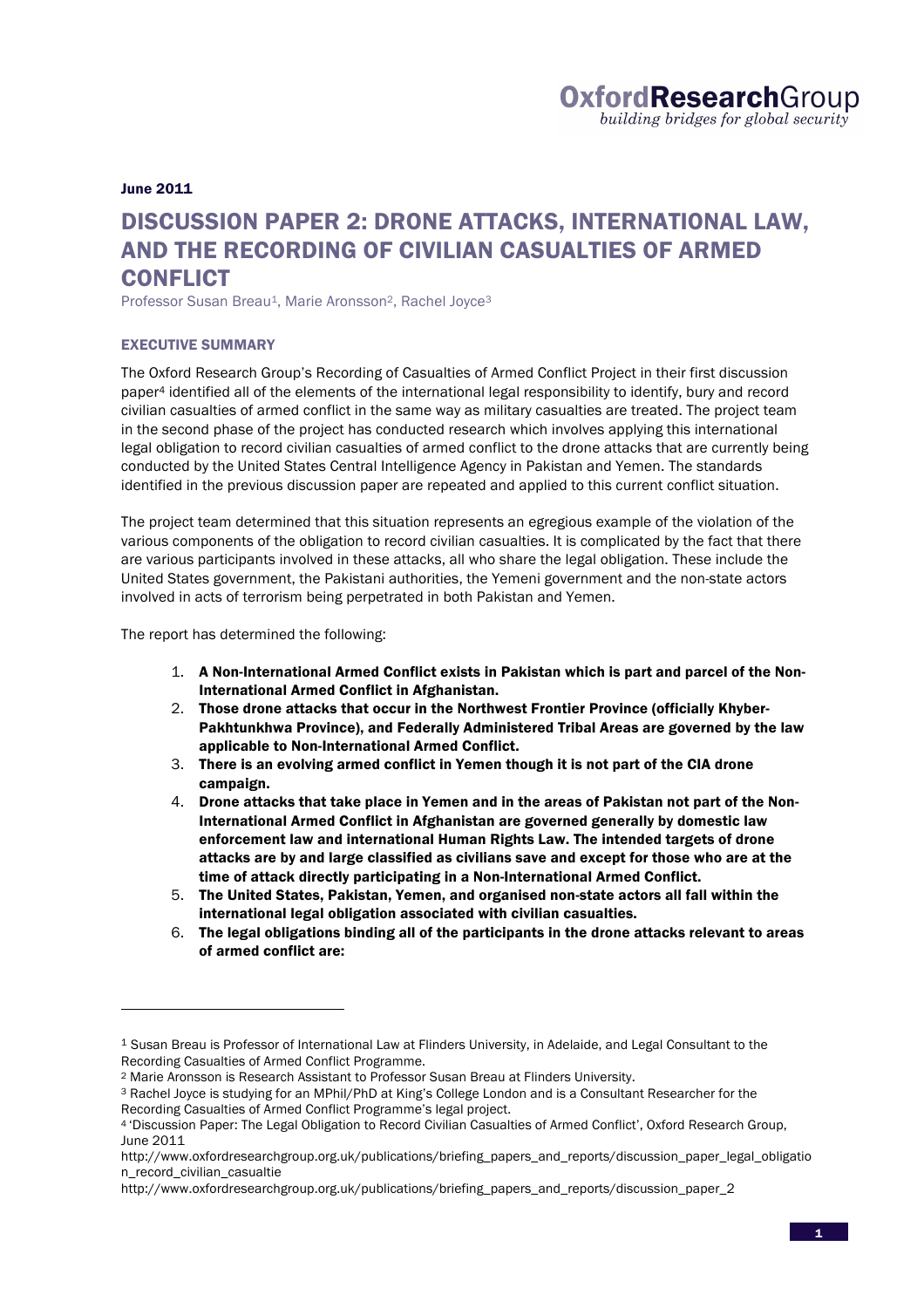- a. to search for all missing civilians as a result of hostilities, occupation or detention;
- b. to collect all of the casualties of armed conflict from the area of hostilities as soon as circumstances permit;
- c. if at all possible the remains of those killed is to be returned to their relatives;
- d. the remains of the dead are not to be despoiled;
- e. any property found with the bodies of the dead is to be returned to the relatives of the deceased;
- f. the dead are to be buried with dignity and in accordance with their religious or cultural beliefs;
- g. the dead are to be buried individually and not in mass graves;
- h. the graves are to be maintained and protected;
- i. exhumation of dead bodies is only to be permitted in circumstances of public necessity which will include identifying cause of death;
- j. the location of the place of burial is to be recorded by the party to the conflict in control of that territory;
- k. there should be established in the case of civilian casualties an official graves registration service.
- 7. Those attacks that take place outside of the geographical area of armed conflict are extra-judicial killings contrary to international Human Rights Law and domestic criminal law unless the persons involved were killed while trying to evade lawful capture.
- 8. Those authorities responsible for the territory in which these extra judicial killing occur are responsible to investigate every incident of casualty and fulfil the same obligations as set out above in armed conflict.

# 1) INTRODUCTION

The Oxford Research Group's Recording of Casualties of Armed Conflict Programme seeks to raise public awareness and build political will towards establishing a global and systematic mechanism of recording the details of every individual killed as a consequence of armed conflict. This second part of the research applies the identified international legal obligation to record civilian casualties of armed conflict, which was established in the first discussion paper, to the specific situation of the Central Intelligence Agency drone campaign in Pakistan and Yemen. Drones defined as unarmed combat aerial vehicles,<sup>5</sup> have become weapons of choice in the fight against terrorism, particularly with respect to targeted killings of suspected terrorists. The administration of President Obama employs drones operated by the CIA in extrajudicial killings particularly in Pakistan and Yemen.<sup>6</sup> Drones have also been used by the military in the war zones of Iraq and Afghanistan but the CIA are involved in these operations as well.<sup>7</sup> The decision to employ drones to carry weapons (they were previously only used for intelligence gathering) was made by the Bush administration after 11 September 2001. The first reported CIA drone killing occurred on 3 November 2002, when a Predator drone fired a missile at a car in Yemen, killing Qaed Senyan al-Harithi, an al-Qaeda leader allegedly responsible for the USS Cole bombing.8

The use of drones in Pakistan has resulted in a large number of persons being killed along with the intended targets.9 However, there is not a complete count of the number of drone attacks that have taken place, nor the number of casualties involved in these attacks. The Oxford Research Group has

<sup>5</sup> UN Doc. A/HRC/14/24/Add.6, Report of the Special Rapporteur on extrajudicial, summary or arbitrary executions, Philip Alston to the UN Human Rights Council and the United States Department of Defence defines drones as 'powered aerial vehicle that does not carry a human operation,...can fly autonomously or be piloted remotely, can be expendable or recoverable, and can carry a lethal or non-lethal payload.' The Department of Defense Dictionary of Military and Associated Terms, 579, Joint Publication 1-02, 12 April 2001 (amended 17 October 2008). 6 The United States has also used drones in Somalia and Iraq .

<sup>7</sup> M. E. O'Connell, 'Unlawful Killing with Combat Drones' found at http://ssrn.com/abstract=1501144, accessed 10 May 2011, pp.5-6.

<sup>8</sup> Jane's, Yemen Drone Strike: Just the Start? 8 Nov. 2002, available at

http://www.janes.com/aerospace/military/news/jdw/jdw021108\_1\_n.shtml.

<sup>9</sup> M.E. O'Connell, op.cit p.6.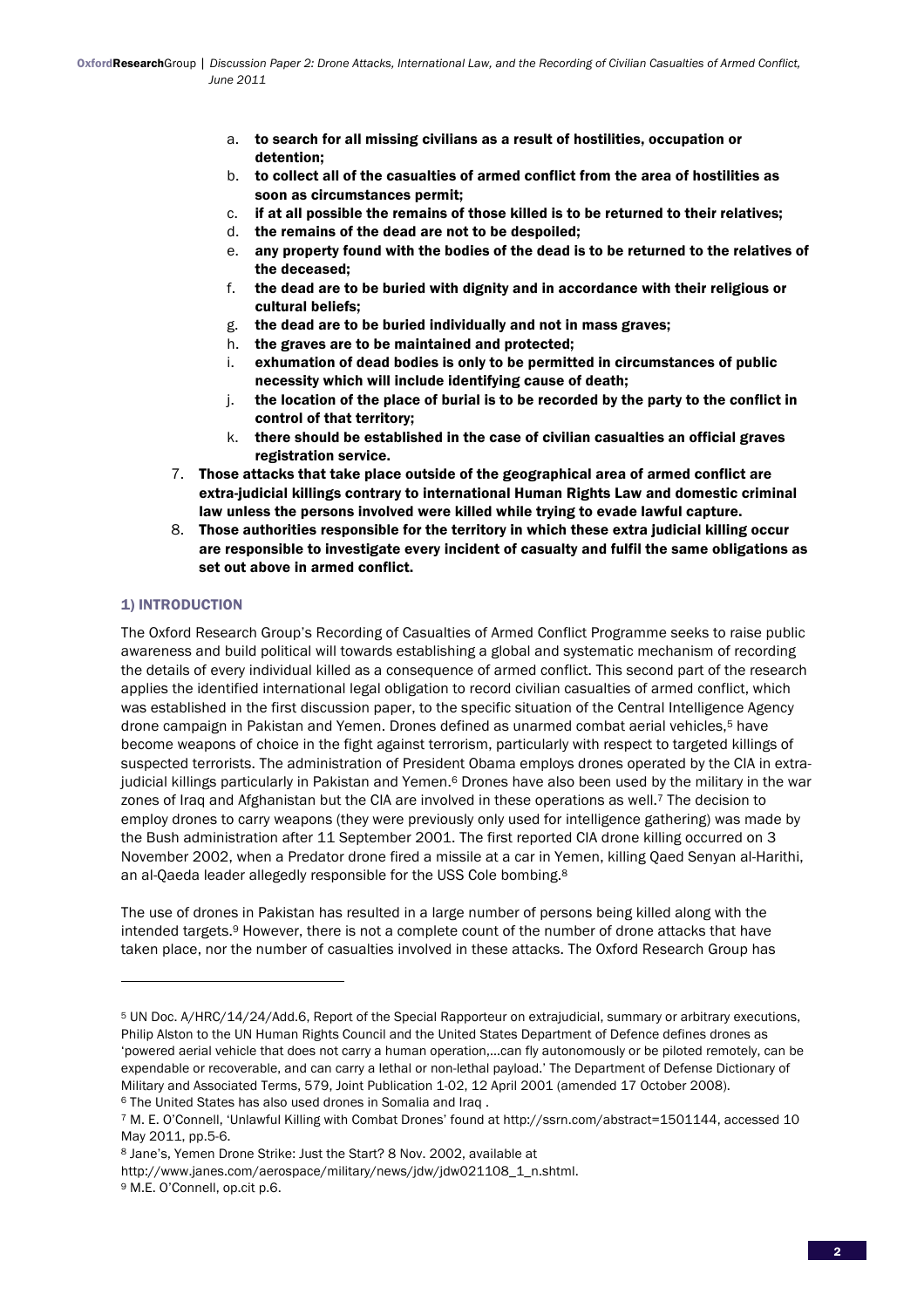been following the eight institutions that have been monitoring civilian casualties from drones in Pakistan. The estimates of the numbers of civilian casualties vary widely as there are several different monitoring organisations and widely different views on whether the casualties are civilian or militants. But all agree that civilians are among the dead, who are usually unnamed, unidentified and unaccounted for.10 This discussion paper examines some of the international legal issues associated with civilian casualties of CIA drone attacks with the major focus being the existing obligation of states who participate in armed conflict to record civilian casualties of armed conflict.<sup>11</sup>

## 2) METHODOLOGY

This discussion report is the result of a full literature review of the responsibilities of states in armed conflict, with a focus on the protection of civilians and the rights of combatants and civilians under existing legal frameworks. It rests on a comprehensive database of the relevant Conventions and treaties, as outlined in our first discussion paper which provides an analysis of the law and the practical problems arising in the application of these legal instruments. The branches of international law considered in this report are the law of armed conflict, International Humanitarian Law, International Human Rights Law and the law of State Responsibility. One of the major sources considered in this report is the Report of the Special Rapporteur on extrajudicial, summary or arbitrary executions, Philip Alston to the UN Human Rights Council.12 A further essential source is the International Committee of the Red Cross Interpretive Guidance on Direct Participation in Hostilities that has provided much of the framework for the consideration of the participants in the drone attacks.13 The International Committee of the Red Cross Customary Humanitarian Law Study is the primary source for the legal obligation with respect to the recording of casualties.14 The final crucial sources were the Articles of State Responsibility and the commentary to those articles by Professor James Crawford.15

From these resources the authors arrived at their conclusion that a governmental responsibility exists to record all of the casualties of the drone attacks in Pakistan and Yemen. The legal arguments are outlined in detail below.

# 3) STRUCTURE OF THE KEY SECTIONS OF THIS REPORT

<u> 1989 - Johann Stein, fransk politik (d. 1989)</u>

The fourth section of the report engages in an analysis of whether or not these drone attacks can be viewed within the legal framework of armed conflict which includes both *jus ad bellum* (the lawfulness of resort to force) and *jus in bello* (International Humanitarian Law). This section of the report reviews firstly the controversies concerning the threshold for armed conflict and secondly the classification of this type of armed conflict. Finally, an alternative legal regime of law enforcement is examined, which is a model governed by the domestic law of the countries involved in the specific attacks and by International Human Rights Law.

The fifth section of this report reviews the distinction between civilians and combatants in the complex arena of terrorism, assuming that these attacks take place within the legal context of an armed conflict.

<sup>10</sup> See Jacob Beswick, 'Working Paper: The Drone Wars and Pakistan's Conflict Casualties, 2010 (2nd version)' http://www.oxfordresearchgroup.org.uk/publications/briefing\_papers\_and\_reports/working\_paper\_drone\_wars\_and \_pakistan%E2%80%99s\_conflict\_casualties which analyses the discrepancies between the results of various casualty recording projects

<sup>11</sup> S. Breau and R. Joyce, 'Identifying and Recording Every Casualty of Armed Conflict' in International Journal of Contemporary Iraqi Studies upcoming 2012.

<sup>12</sup> UN Doc. A/HRC/14/24/Add.6, Report of the Special Rapporteur on extrajudicial, summary or arbitrary executions. May 2010. http://daccess-dds-ny.un.org/doc/UNDOC/GEN/G10/137/53/PDF/G1013753.pdf?OpenElement <sup>13</sup> ICRC, Interpretive Guidance on the Notion of Direct Participation in Hostilities under International Humanitarian Law (Nils Melzer ed., 2009), accessed 2 May 2010

at:http://www.icrc.org/eng/resources/documents/publication/p0990.htm hereafter ICRC Guidance 14 J-M Henckaerts and L. Doswald-Beck, Customary International Humanitarian Law, (Cambridge University Press, 2005)

<sup>15</sup> J. Crawford, The International Law Commission's Articles on State Responsibility: Introduction, Text and Commentaries, (Cambridge University Press, 2003) and Articles on Responsibility of States for Internationally Wrongful Acts, GA Res. 56/83, 28 January 2002.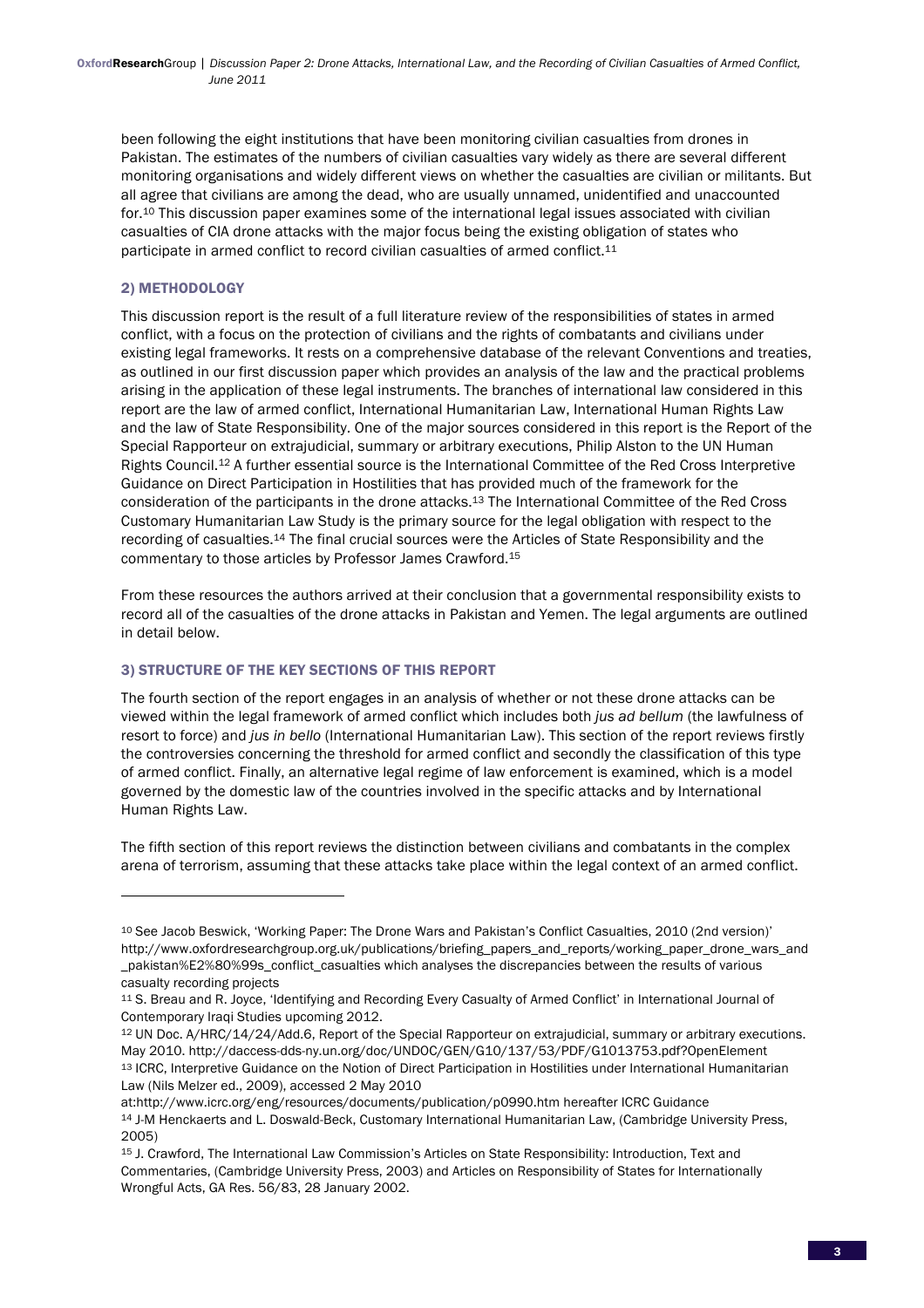The loss of civilian immunity from being the subject of an attack only takes place with the contexts of direct participation in the armed conflict. However, there is an unresolved legal issue within International Humanitarian Law of what actually constitutes direct participation.

The sixth section of the report outlines the legal regime for the recording of civilian casualties within both International Humanitarian Law and International Human Rights Law and applies this regime to the situation of drone attacks in Pakistan and Yemen.

The seventh section of the report determines which of the parties conducting or receiving the drone attacks is responsible for identifying and accounting for the casualties.

## 4) THE ISSUE OF THE EXISTENCE OF AN ARMED CONFLICT

The first of the major issues is whether or not the drone attacks conducted by the United States can be viewed within the legal framework of armed conflict, or if they are to be assessed under the law enforcement model. Where International Armed Conflicts normally are easy to identify, such as the use of armed forces between states,16 the determination of the existence of Non-International Armed Conflicts is a far more difficult task, since such conflicts are sometimes hard to distinguish from riots and internal disturbance falling below the threshold for armed conflict.

There is no agreed legal definition of a Non-International Armed Conflict within International Humanitarian Law. Some conflicts fulfil only the criteria in Common Article 3 of the Geneva Conventions of 1949<sup>17</sup> and customary law, whereas others also reach the higher threshold provided by Additional Protocol II of 1977<sup>18</sup>. Whereas conflicts which are subject to Additional Protocol II are also governed by Common Article 3 and customary International Humanitarian Law, many internal armed conflicts do not fall within the scope of the Protocol. This is due to its narrow definition of armed conflict together with the fact that many States are not parties to the Protocol. On the other hand, hostilities falling outside the scope of Additional Protocol II may often be considered armed conflict as defined by practice and customary law and are therefore ruled by the principles laid down in Common Article 3 and customary law.

When assessing whether a situation reaches the threshold for armed conflict, it is possible to identify within treaty and customary international law two key criteria. The first is the existence of parties to the conflict and the second is intensity of the violence.

## 4.1) PARTIES TO THE CONFLICT

<u> 1989 - Johann Stein, fransk politik (d. 1989)</u>

Common Article 3 provides no definition of armed conflict, but simply states its applicability to armed conflicts 'not of international character'. It applies to 'each Party to the conflict' thereby implying that there must be at least two parties, without defining what kind of Parties they may be. A broader definition was provided by the International Criminal Tribunal for Yugoslavia (ICTY) in its judgement in Prosecutor v. Tadic where it stated that, 'an armed conflict exists whenever there is resort to armed force between states or protracted armed violence between governmental authorities and organised armed groups or between such groups within a state.'19 According to the ICTY, the application of Common Article 3 does

<sup>16</sup> See e.g. How is the Term "Armed Conflict" Defined in International Humanitarian Law?, International Committee of the Red Cross (ICRC) Opinion Paper, March 2008, p 5.

<sup>&</sup>lt;sup>17</sup> Geneva Convention I for the Amelioration of the Condition of the Wounded and Sick in Armed Forces in the Field, 1949

Geneva Convention II for the Amelioration of the Condition of Wounded, Sick and Shipwrecked Members of Armed Forces at Sea. Geneva, 1949

Geneva Convention III relative to the Treatment of Prisoners of War. Geneva, 1949

Geneva Convention IV Relative to the Protection of Civilian Persons in Time of War. Geneva, 1949

<sup>18</sup> Protocol Additional to the Geneva Conventions of 12 August 1949, and Relating to the Protection of Victims of Non-International Armed Conflicts (Protocol II), 1977

<sup>19</sup> Prosecutor v. Dusko Tadic (aka Dule), No. IT-94-1-AR72, para 102 (2October 1995) (Decision on the Defence Motion for Interlocotury Appeal on Jurisdiction).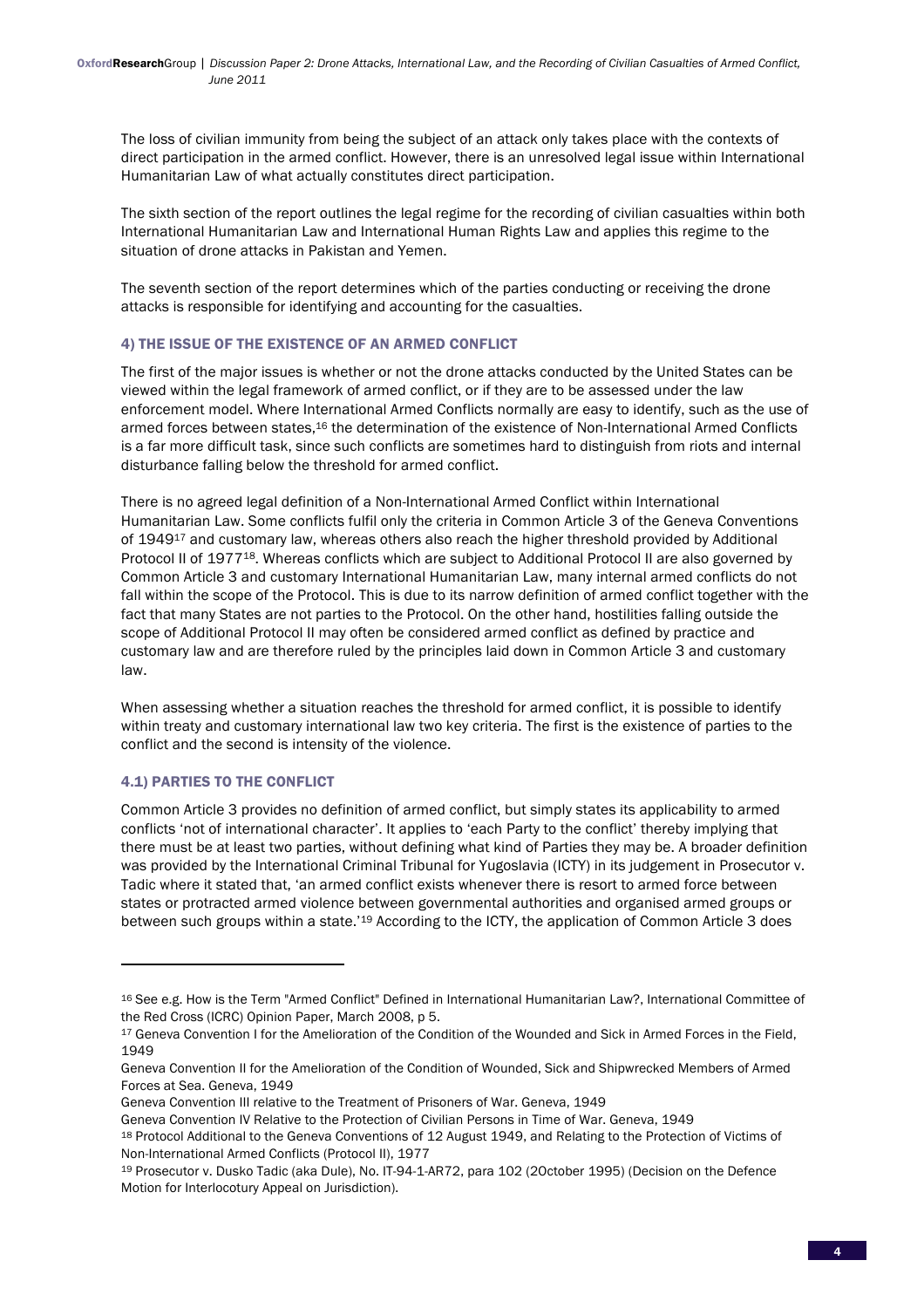not require the involvement of a state actor; protracted armed violence between organised armed groups is enough for the threshold for armed conflict to be met.20

The Rome Statue of the International Criminal Court (hereafter ICC) has yet another definition of armed conflict, based on the jurisprudence of the ICTY and the International Criminal Tribunal for Rwanda (ICTR). According to the Statute, an armed conflict can appear in the territory of a State, either between governmental authorities and organized armed groups or between such groups.21 Note that the definition requires no territorial control by the insurgent group and that an armed conflict hence can exist between two armed groups without territorial control, as long as the thresholds for organisation and intensity are met. This ICC provision is yet to reach the status of customary law yet it is an important piece due to the strong influence of the International Tribunals and the ICC Statute on state parties.

Additional Protocol II on the other hand offers a narrow definition of armed conflict, requiring a state party and thereby excluding conflicts between two organised non-state actors from its applicability.22 The definition in Article 1 states:

- 1. This Protocol, which develops and supplements Article 3 common to the Geneva Conventions of 12 August 1949 without modifying its existing conditions of application, shall apply to all armed conflicts which are not covered by Article 1 of the Protocol Additional to the Geneva Conventions of 12 August 1949, and relating to the Protection of Victims of International Armed Conflicts (Protocol I) and which take place in the territory of a High Contracting Party between its armed forces and dissident armed forces or other organized armed groups which, under responsible command, exercise such control over a part of its territory as to enable them to carry out sustained and concerted military operations and to implement this Protocol.
- 2. This Protocol shall not apply to situations of internal disturbances and tensions, such as riots, isolated and sporadic acts of violence and other acts of a similar nature, as not being armed conflicts.

To be able to be a 'party' of an armed conflict under Common Article 3, an armed non-state actor must reach a certain level of organisation. Exactly what level this is has not been agreed upon, but it appears to be the consensus that an insurgent group must be organised enough to fulfil the obligations imposed upon them by Article 3 in order to be a 'party' to an armed conflict.<sup>23</sup>

# 4.2) INTENSITY AND DURATION

Armed conflicts shall be separated from situations of internal disturbances and isolated and sporadic acts of violence. The determination of whether or not the intensity threshold is met shall be based on objective criteria rather than the subjective judgement of the parties, since the parties involved often tend to minimise the intensity of their actions.<sup>24</sup>

Regarding the duration of the hostilities, the Inter-American Commission on Human Rights found in the Abella case that Common Article 3 was applicable on the conflict between the Argentine military and a group of dissident officers, lasting only 30 hours.25 As has been mentioned, the ICTY requires the violence to be 'protracted' in order for an armed conflict to be at hand, a criterion used by the court when assessing both the intensity and the duration.26

Regarding the intensity of the violence, Schindler provides that:

<sup>20</sup> Ibid. See also L. Moir, The Law of Internal Armed Conflict 2nd edition,(Cambridge University Press, 2009)

<sup>21</sup> Rome Statue, Article 8(2)(f).

<sup>22</sup> Article 1 Additional Protocol II.

<sup>23</sup> L. Moir, The Law of Internal Armed Conflict, op.cit. p. 36.

<sup>24</sup> Prosecutor v Akayesu, Judgment of Trial Chamber, 2 September 1998, ICTR-96-4-T.

<sup>25</sup> Juan Carlos Abella v. Argentina, Case 11.137, Report No 55/97, Inter-Am. C.H.R, OEA/Ser.L/V/II.95 Doc. 7 rev. At 271 – November 18, 1997.

<sup>&</sup>lt;sup>26</sup> Prosecutor v. Tadic, See also J. Pejic, The protective scope of Common Article 3: more than meets the eye, International Review of the Red Cross, Volume 93 no 881 March 2011, p. 4.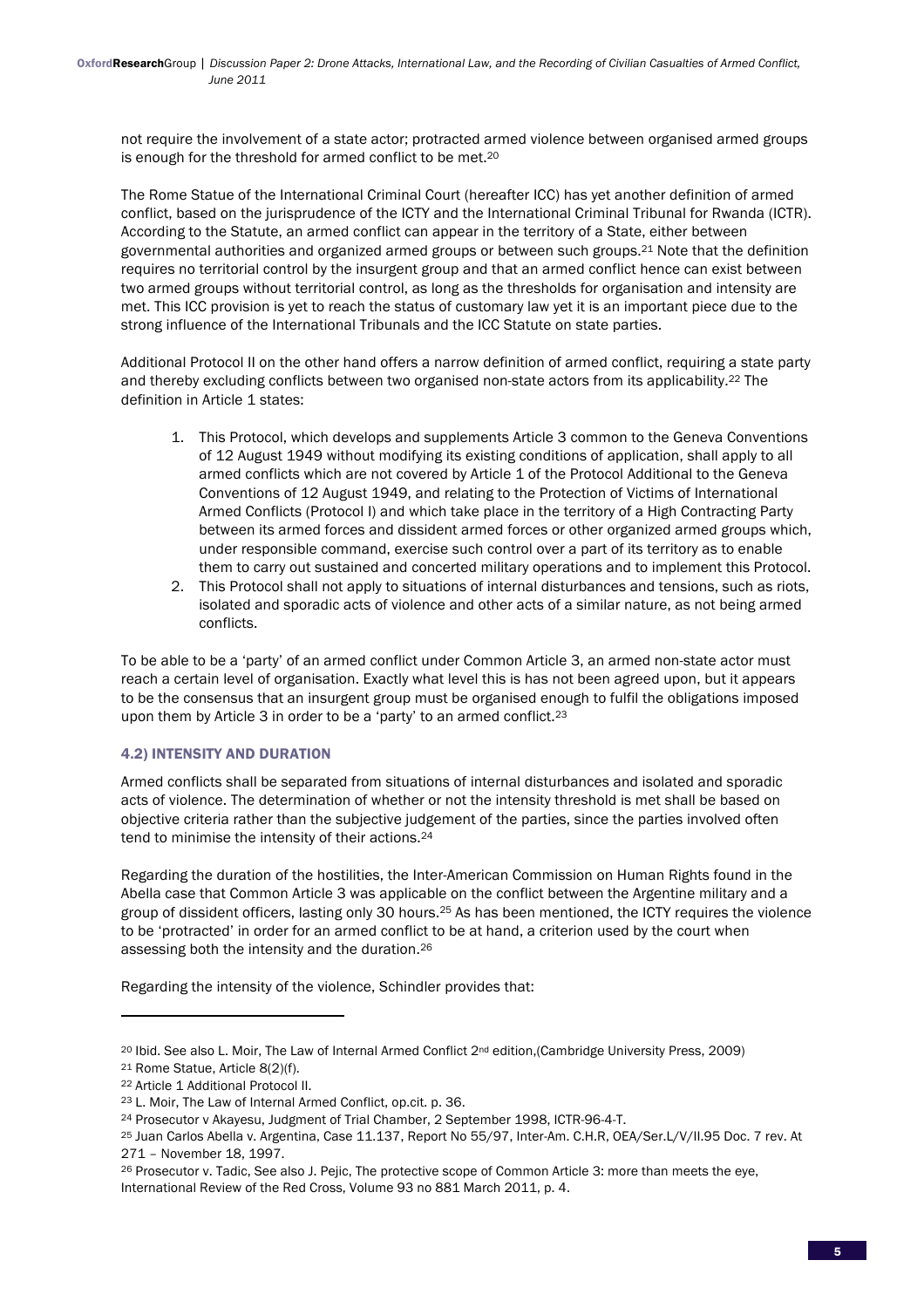...the hostilities have to be conducted by force of arms and exhibit such intensity that, as a rule, the government is compelled to employ its armed forces against the insurgents instead of mere police forces.27

Moir regards this view as 'sensible', but stresses the fact that in many states the police forces are heavily armed and may therefore conduct acts of violence elsewhere reserved for the military and that the use of government forces therefore should not be an absolute requirement for the definition of an armed conflict.28 He also points out that the mere use of armed forces does not turn disturbances into an armed conflict, since the military may support the police forces due to other reasons.29

## 4.3) CLASSIFICATION OF THE TYPE OF ARMED CONFLICT

Once determined that an armed conflict is at hand, the rules of International Humanitarian Law applies. Traditionally, there have been different sets of rules for international and Non-International Armed Conflicts, especially in treaty law. However, in the International Committee of the Red Cross (hereafter ICRC) Study on Customary International Humanitarian Law it was found that the great majority of customary law rules apply to both kinds of conflicts, making the threshold for the existence of an armed conflict of greater importance than the classification of the type. Though, since some differences of opinion still exist, it remains important to distinguish between international and Non-International Armed Conflicts.

## 4.3.1) IAC – INTERNATIONAL ARMED CONFLICT

An International Armed Conflict exists whenever there is 'resort to armed force between two or more States.'30 Common Article 2(1) to the Geneva Conventions of 1949 states that:

...the present Convention shall apply to all cases of declared war or of any other armed conflict which may arise between two or more of the high contracting parties, even if the state of war is not recognised by one of them.

The Convention shall also apply to all cases of partial or total occupation of the territory of a High Contracting Party, even if the said occupation meets with no armed resistance.31

 As has been mentioned, the Conventions do not provide a definition of either 'armed conflict' or 'war'. Dinstein defines war as 'a hostile interaction between two or more states, either in a technical or in a material sense.'32 Hence, war can either be produced by a declaration of war or by the actual and comprehensive uses of force between States. As can be seen in the second section of the Article, there is no requirement that the attacked State use force to protect itself from the attacking State, the comprehensive use of force from one of the States involved is enough for an international conflict to be at hand.

In its opinion paper on the definition of armed conflict from March 2008,<sup>33</sup> the ICRC stresses that an International Armed Conflict can exist even if one of the Parties involved denies that there is an existent state of war, since the determination shall be based on factual grounds rather than a declaration of war.

<sup>27</sup> D. Schindler, The Different Types of Armed Conflicts According to the Geneva Conventions and Protocols, Recueil dec cours, Volume 163/II, 1979, p. 147.

<sup>28</sup> L. Moir, The Law of Internal Armed Conflict, p 38 ff.

<sup>29</sup> Ibid p 39.

<sup>30</sup> International Committee of the Red Cross Opinion Paper March 2008 accessed at

http://www.icrc.org/eng/assets/files/other/opinion-paper-armed-conflict.pdf on 3 May 2011, p 5.

<sup>31</sup> Geneva Conventions I-IV of 1949, Common Article 2.

<sup>32</sup> Y. Dinstein, War, Agression and Self-Defence (Cambridge University Press, 4th edn, 2005), p. 15.

<sup>33</sup> International Committee of the Red Cross Opinion Paper March 2008Ibid, p 5.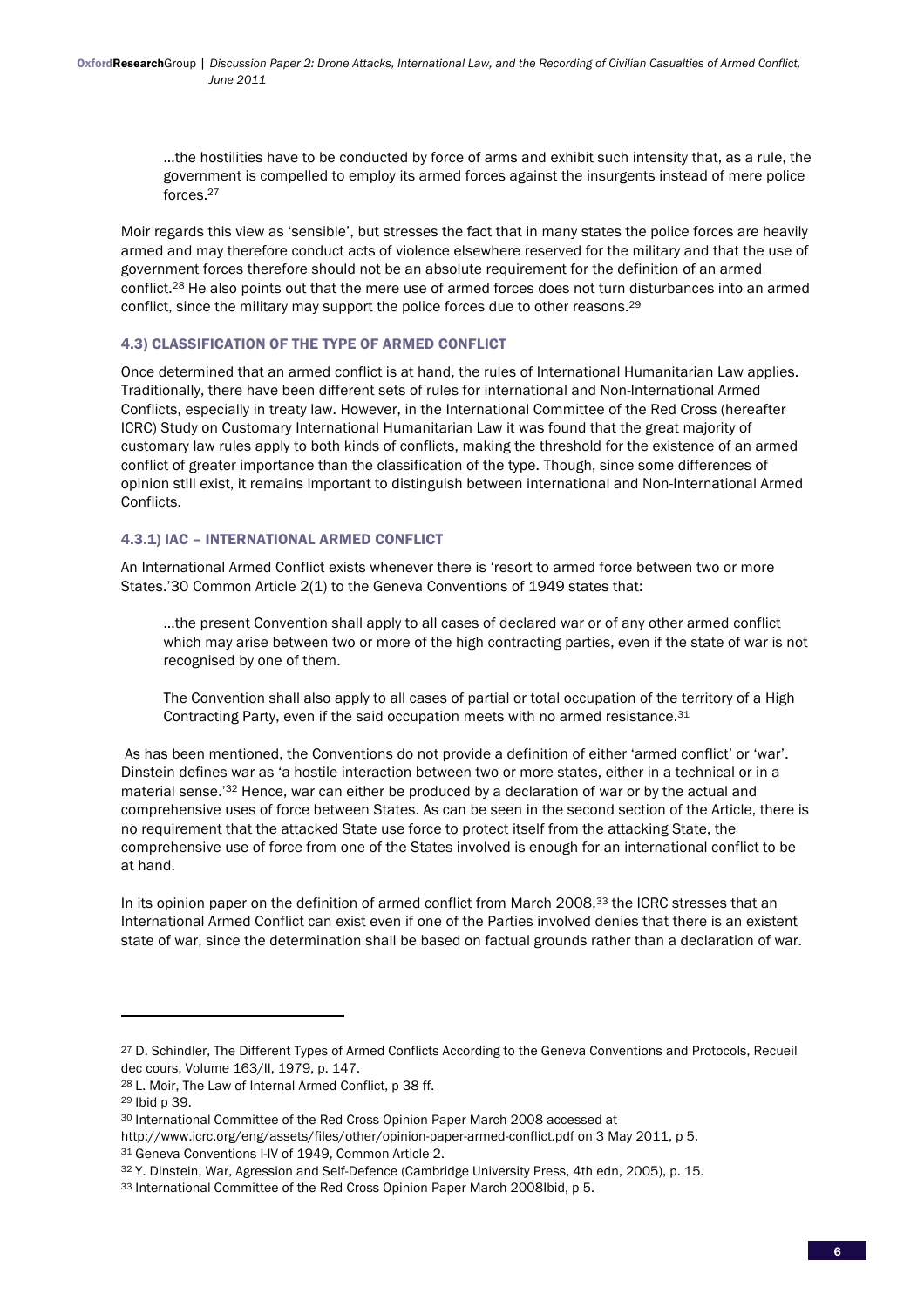It further holds that the definition of persons covered by the Geneva Conventions is enough for them to be applicable; leaving the duration of the hostilities and level of violence without relevance.<sup>34</sup>

The ICRC also argues that Article 1, paragraph 4 in Additional Protocol I extends the definition of International Armed Conflicts to include wars of national liberation, where people fight in the exercise of their right to self-determination.35

#### 4.3.2) NON-INTERNATIONAL ARMED CONFLICT

As mentioned above, treaty law offers no universal definition of Non-International Armed Conflict. Though, it is widely accepted that internal armed conflicts in the meaning of Common Article 3 are those pursued either between the armed forces of a State and armed non-state groups or in between such groups.36

The ICRC provides:

Non-International armed conflicts are protracted armed confrontations occurring between governmental armed forces and the forces of one or more armed groups, or between such groups arising on the territory of a State [party to the Geneva Conventions]. The armed confrontation must reach a minimum level of intensity and the parties involved in the conflict must show a minimum of organisation.'37

The first part of the definition shows two key criteria for determining whether an armed conflict is of internal or international character; the territorial limitations and the limitations as to the parties involved.

The territorial limitation in Common Article 3 provides that the conflict must take place in the territory of 'one of the High Contracting Parties'. A strict reading of this Article leads to the conclusion that the conflict must remain within the borders of one single State, but it is asserted that the Article does not cease to apply just because the conflict spills over to the territory of another State.38 According to the ICRC, the conflict shall arise on the territory of a State for Common Article 3 to be applicable, clearly opening for the possibility of "spillover" effects into the territory of other States.39 Pejic states that:

It is submitted that the relations between parties whose conflict has spilled over remain at a minimum governed by Common Article 3 and customary IHL. This position is based on the understanding that the spillover of a Non-International Armed Conflict into adjacent territory cannot have the effect of absolving the parties of their IHL obligations simply because an international border has been crossed.40

The same view was taken by the United States Supreme Court in Hamdan<sup>41</sup> where it disregarded the opinion of The Bush Administration that the conflict between the United States and al-Qaeda was a 'global war on terror' not to be ruled under International Humanitarian Law. The US Administration argued that the conflict was not an International Armed Conflict, since al-Qaeda was not a State party. It also

<sup>34</sup> J. Pictet (ed.), Commentary to the third Geneva Convention relative to the Treatment of Prisoners of War (Geneva, ICRC, 1960), p 23.

<sup>35</sup> Additional Protocol I, art. 1, para. 4: "armed conflicts in which peoples are fighting against colonial domination and alien occupation and against racist regimes in the exercise of their right of self-determination, as enshrined in the Charter of the United Nations and the Declaration on Principles of International Law concerning Friendly Relations and Co-operation among States in accordance with the Charter of the United Nations".

<sup>36</sup> J. Pejic, 'The protective scope of Common Article 3: more than meets the eye', (2011) 93 International Review of the Red Cross 1 p. 3.

<sup>37</sup> International Committee of the Red Cross Opinion Paper March 2008, Ibid, p 5.

<sup>38</sup> J. Pejic, 'The Protective Scope of Common Article 3:more than meets the eye', op.cit. p.6.

<sup>39</sup> International Committee of the Red Cross Opinion Paper, op.cit.

<sup>40</sup> J. Pejic, 'The protective scope of Common Article 3: more than meets the eye', op.cit. p 6.

<sup>41</sup> Hamdan v. Rumsfeld, 548 U.S. 557 (2006)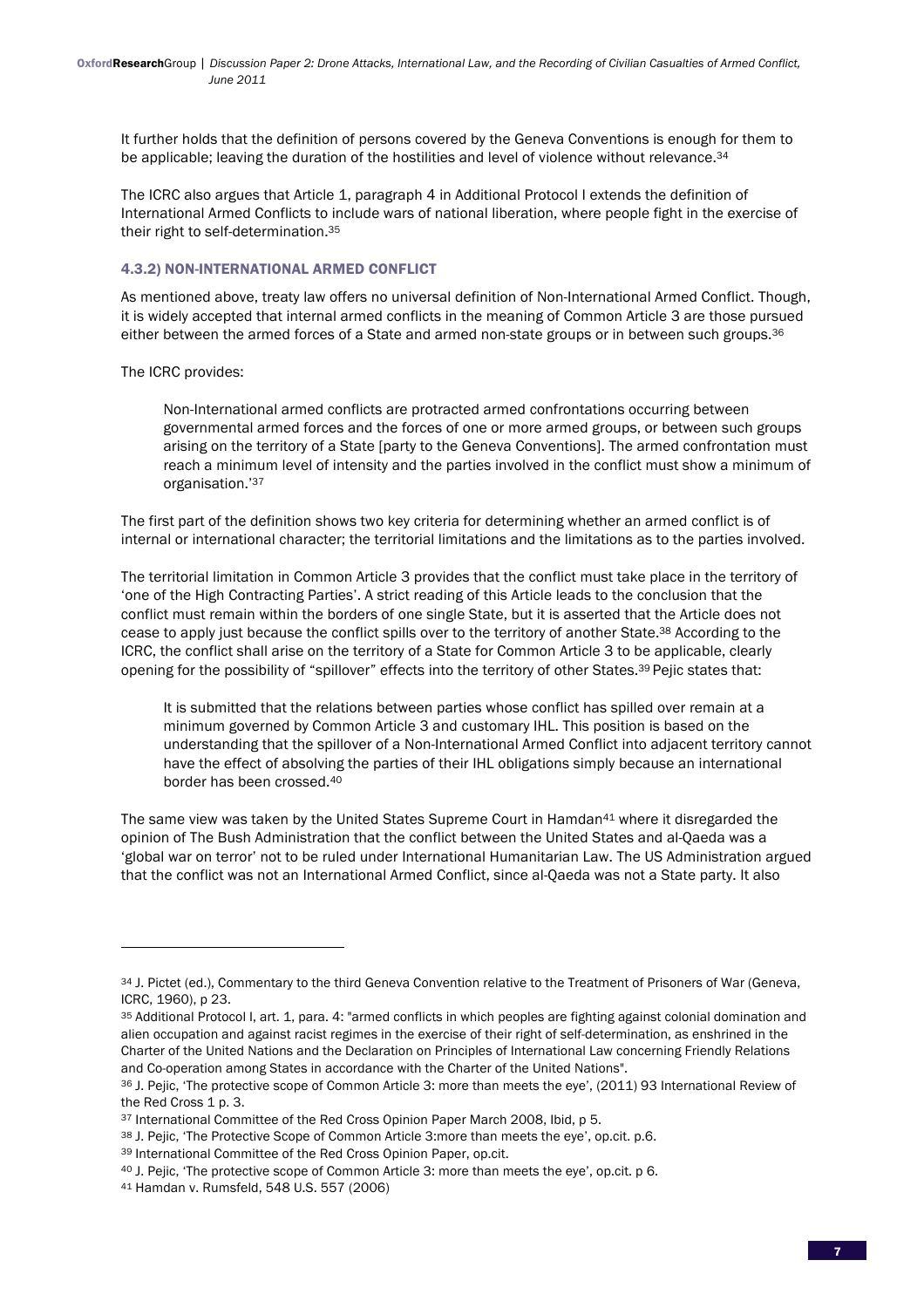argued that it was also not an internal armed conflict since it exceeded the territory of one state.42 The Court held that regardless of the territorial issues, the conflict as a minimum should be ruled by Common Article 3.

The Manual of Non-International Armed Conflict seems to agree and defines internal conflicts as: 'armed confrontations occurring within the territory of a single State and in which the armed forces of no other State are engaged against the central government.'43

It is argued here that the drone attacks conducted by the CIA in north-western Pakistan (see further below) are targeting extremist groups fighting the NATO forces in Afghanistan and shall therefore be seen as a part of the Non-International Armed Conflict taking place in Afghanistan.

Additional Protocol II provides a stricter definition and requires that the conflict takes place in a High Contracting Party, meaning that a conflict may not expand outside the territory of one State for the Protocol to be applicable. However, Common Article 3 and customary law will still apply. Whether or not the existence of a Non-International Armed Conflict requires a State party to be involved has been discussed above regarding the threshold for armed conflict. When the distinction is to be made as to whether an existing conflict is international or non-international, it is necessary to examine the involvement of other States. The involvement of another State does not automatically turn an internal conflict into one of international character. The Manual for Non-International Armed Conflict provides that an armed conflict is internal where 'the armed forces of no other State are engaged against the central government.'44

Some scholars also use the term "internationalised armed conflict", for Non-International Armed Conflicts with an international dimension, which are legally in between internal and International Armed Conflicts. James Stewart states that:

The term "internationalized armed conflict" describes internal hostilities that are rendered international. The factual circumstances that can achieve that internationalization are numerous and often complex: the term internationalized armed conflict includes...war involving a foreign intervention in support of an insurgent group fighting against an established government.45

However, the Manual on the law of Non-International Armed Conflict disregards this definition and stresses that an armed conflict has to be either internal or international:

When a foreign State extends its military support to the government of a State within which a Non-International Armed Conflict is taking place, the conflict remains non-international in character. Conversely, should a foreign State extend military support to an armed group acting against the government, the conflict will become international in character.46

According to this definition there is no doubt that the situation in Pakistan, in that it reaches the threshold for an armed conflict, is of non-international character. Even if the United States has in fact been intervening in an existing armed conflict between Pakistan and the TTP (which is the Tehrik-e-Taliban

<u> 1989 - Johann Stein, fransk politik (d. 1989)</u>

http://www.pegc.us/archive/White\_House/bush\_memo\_20020207\_ed.pdf (last visited 26 May 2011). 43 M.N. Schmitt, C.H.B. Garraway and Y. Dinstein, The Manual of Non-International Armed Conflict With Commentary (San Remo: International Institute of Humanitarian Law, 2006), reprinted in 36 Israel Yearbook on Human Rights (2006) (special supplement, 17 pp.). See also http://www.dur.ac.uk/resources/law/NIACManualIYBHR15th.pdf 44 Ibid.

<sup>42</sup> See White House Memorandum of February 7, 2002 on the 'Humane treatment of Taliban and Al Qaeda detainees', secs 2(c) and (d), available at:

<sup>45</sup> J. Stewart, 'Towards a single definition of armed conflict in international humanitarian law: A critique of internationalized armed conflict', (2003) 85 International Review of the Red Cross 315.

<sup>46</sup> M.N. Schmitt, C.H.B. Garraway and Y. Dinstein, The Manual of Non-International Armed Conflict With Commentary op.cit.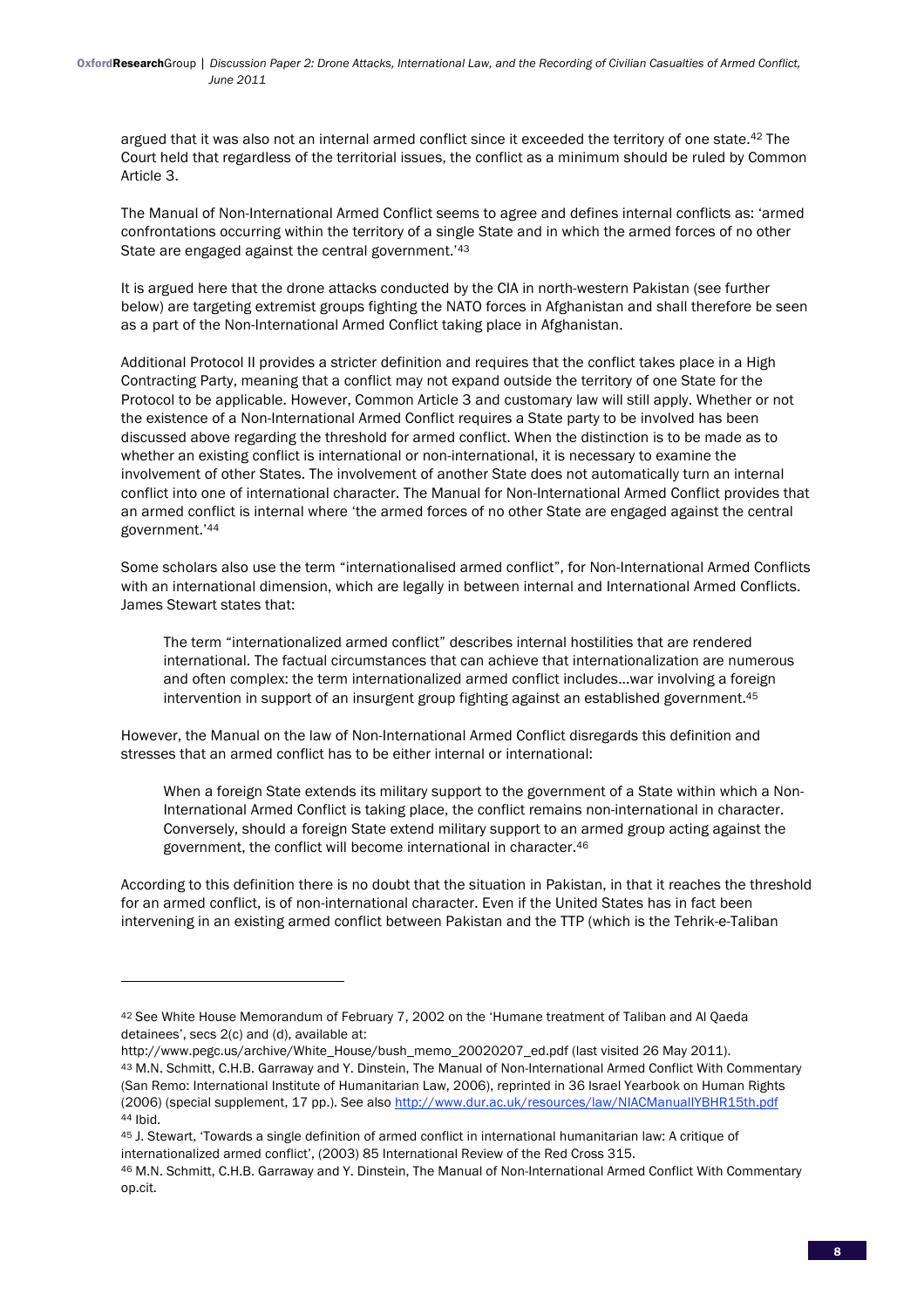Pakistan an umbrella group for Muslim extremist groups operating in Pakistan), <sup>47</sup> the United States is doing so in support of the governmental forces and the conflict therefore remains a non-international one.

There are several different kinds of Non-International Armed Conflicts (NIAC). Except for the more traditional NIACs such as conflict between government forces and armed groups or between such groups there is also the already mentioned 'spillover' NIAC, currently existing in Pakistan, where the hostilities cross the border to a neighbouring State. It may also be argued that the engagement in hostilities by the forces of a State with an armed group from a different state which operates without that State's support constitutes a 'cross border' Non-International Armed Conflict.48 Further, there are so called 'multinational Non-International Armed Conflicts', such as the current conflict in Afghanistan, where multinational forces support the host state in its conflict with one or more organised armed groups on its territory.

In the United States, there is also the existing view that the country is involved in a 'transnational' Non-International Armed Conflict with 'al-Qaeda and its affiliates'49. As mentioned above, the argument that the conflict would not be covered by Common Article 3 was superseded by the United States Supreme Court in the Hamdan case. It is worth noting that even if the Obama Administration does not use the designation 'global war on terror', it still considers the United States to be at war with al-Qaeda.<sup>50</sup>

## 4.3.3) LAW ENFORCEMENT MODEL

<u> 1989 - Johann Stein, fransk politik (d. 1989)</u>

Hostilities that do not reach the threshold for an armed conflict are not to be ruled under International Humanitarian Law, but rather under the law enforcement model and human rights law. Although the United States consider itself 'at war' with al-Qaeda, counterterrorism measures outside of the battlefields of the Non-International Armed Conflicts, shall be governed by the law enforcement model, rather than the law of armed conflict.<sup>51</sup>

CIA operatives have reportedly been involved in targeted killing operations using drones in Pakistan and Yemen. At the time of writing, the situation is yet to reach the one of armed conflict, which is why drone attacks, as well as other acts of violence, are to be assessed under the law enforcement model. Even if the situation in Yemen would evolve into an armed conflict, the United States drone attacks take place within the context of an argument of a 'war on terror' which is not included in any definition of conventional armed conflict. It is not contemplated in the existing international law literature or treaties that one can engage in an armed conflict with a concept such as a "War on Terror". To this date the drone attacks conducted by, or with the support of, the CIA, are to be assessed under a peacetime paradigm.

The same applies to the parts of Pakistan not considered to be part of the territory for the armed conflict in Pakistan. Hence, the drone attacks taking place outside north-western Pakistan (FATA and NWFP) shall be assessed under the rules of the law enforcement model. The possibility of using targeted killings as a counterterrorism measure under the law enforcement model is more limited than under the law of armed conflict. For the United States administration to justify the targeted killings outside the war paradigm, it must show that an operation is lawful under the domestic law of homicide as well as human rights law and that they are carried out with respect for the sovereignty of other States.

<sup>47</sup> See e.g. L. R. Blank and B. R. Farley, 'Characterizing US operations in Pakistan: Is the United States engaged in an armed conflict?' (2010-2011)34 Fordham Int'l L.J. 151 .

<sup>48</sup> J. Pejic, 'The protective scope of Common Article 3: more than meets the eye', op.cit., p 7.

<sup>49</sup> See 'Remarks by the President on national security', National Archives, Washington DC, 21 May 2009, available at: http://www.whitehouse.gov/the\_press\_office/Rema. See also 'Report of the United States of America submitted to the U.N. High Commissioner for Human Rights in conjunction with the Universal Periodic Review', p. 20, available at: http://www.state.gov/documents/organization/146379.pdf (last visited 26 May 2011) 50 Ibid.

<sup>51</sup> See eg M.E. O'Connell, 'The choice of law against Terrorism',.(2010) 4 Journal of National Security Law and Policy 343.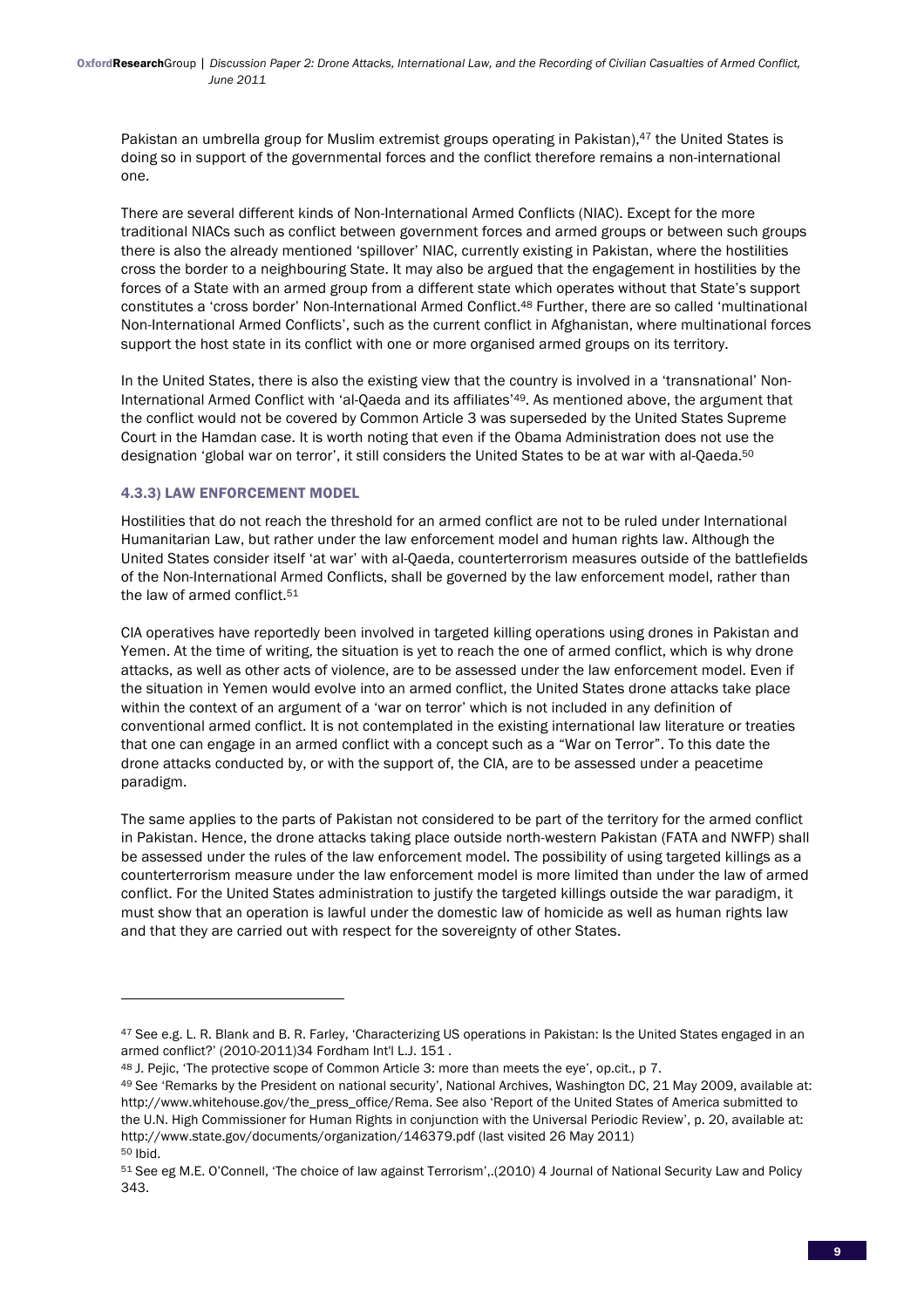Normally, a suspected criminal must impose an immediate and lethal threat in order for a law enforcement officer to be allowed to fire arms at him. However, such an officer may fire arms at a suspect even where such threat is lacking if he believes the suspect might cause serious physical harm.<sup>52</sup> Although Alston agrees that it may be legal for a law enforcement officer to kill a suspect posing an immediate threat, he stresses that the goal of a law enforcement operation always should be not to kill.<sup>53</sup> International Human Rights Law allows the use of lethal force against individuals threatening the security of a state, as long as all other measures to arrest the suspect are exhausted and the operation is preemptive rather than retributive.<sup>54</sup>

Regarding the use of drone attacks to target suspected militants, it is important to note that law enforcement officials generally warn their object before resorting to the use of firearms. This principle may be disregarded where doing so would unduly place the law enforcement officials at risk or would create a risk of death or serious harm to other persons, or would be clearly inappropriate or pointless in the circumstances of the incident. In the situation of a drone attack being used for law enforcement there is no question of any sort of warning being given. As a result, casualties occur that are unaccounted for and undocumented.

The first time a targeted killing was used as a counterterrorism measure within the 'war on terror', was in Yemen in November 2002 when a Predator drone killed Qaed Salim Sinan Al-Harethi, suspected of the USS Cole bombing, along with four others, including one Yemeni-American citizen. The attack was executed with the consent of the Yemeni government.55

According to the Inter-American Commission on Human Rights in its Report on Terrorism and Human Rights56 from 2002, it is possible to use lethal force against suspected terrorists under a law enforcement model. It states that: in situations where a state's population is threatened by violence, the state has the right and obligation to protect the population against such threats and in so doing may use lethal force in certain situations.<sup>57</sup> Further, the Report provides that:

states must not use force against individuals who no longer present a threat as described above, such as individuals who have been apprehended by authorities, have surrendered or who are wounded and abstain from hostile acts.58

It is also a general principle of international law that a State is strictly prohibited from engaging in law enforcement operations in the territory of another State, especially when the operation, like drone attacks, includes the use of lethal force. According to the Parks memorandum<sup>59</sup> the violation of Article 2(4) of the Charter of the United Nations can be justified since the targeted killings are a matter of self-defense recognized in Article 51 of the Charter. If another State fails to fulfill its international obligations to protect United States citizens from acts of violence originating in or launched from its sovereign territory, or is culpable in aiding and abetting international criminal activities, the United States should be allowed to use military force on the territory of the State in question.60

<u> 1989 - Johann Stein, fransk politik (d. 1989)</u>

OEA/Ser.L/V/II. 116, Doc. 5 Rev. 1 Corr (Oct. 22, 2002), available at

<sup>52</sup> See e.g. Tennessee v. Garner, 471 U.S. 1 (1985).

<sup>53</sup> Report, para 9, page 5

<sup>54</sup> U.N. Human Rights Committee, Concluding Observations of the Human Rights Committee: Israel,

<sup>15,</sup> U.N. Doc. CCPR/CO/78/ISR (Aug. 21, 2003), available at

http://www.unhchr.ch/tbs/doc.nsf/ / 28Symbol / 29/CCPR.CO.78.ISR.En?OpenDocument.

<sup>55</sup> G. Blum and P. Heymann, ' Law and Policy of Targeted Killing', (2010) 1 Harv. Nat'l Sec. J. 145, p. 150.

<sup>56</sup> Inter-American Commission on Human Rights, Report on Terrorism and Human Rights,

http://www.cidh.oas.org/Terrorism/Eng/exe.htm, last visited 2 June 2011.

<sup>57</sup> Ibid § 87.

<sup>58</sup> Ibid. §91.

<sup>59</sup> W. Hays Parks, "Memorandum of Law: Executive Order 12333 and Assassination,"DAJA-IA (27-. 1a), The Army Lawyer 4 (Dec. 1989)

<sup>60</sup> Ibid, at 7.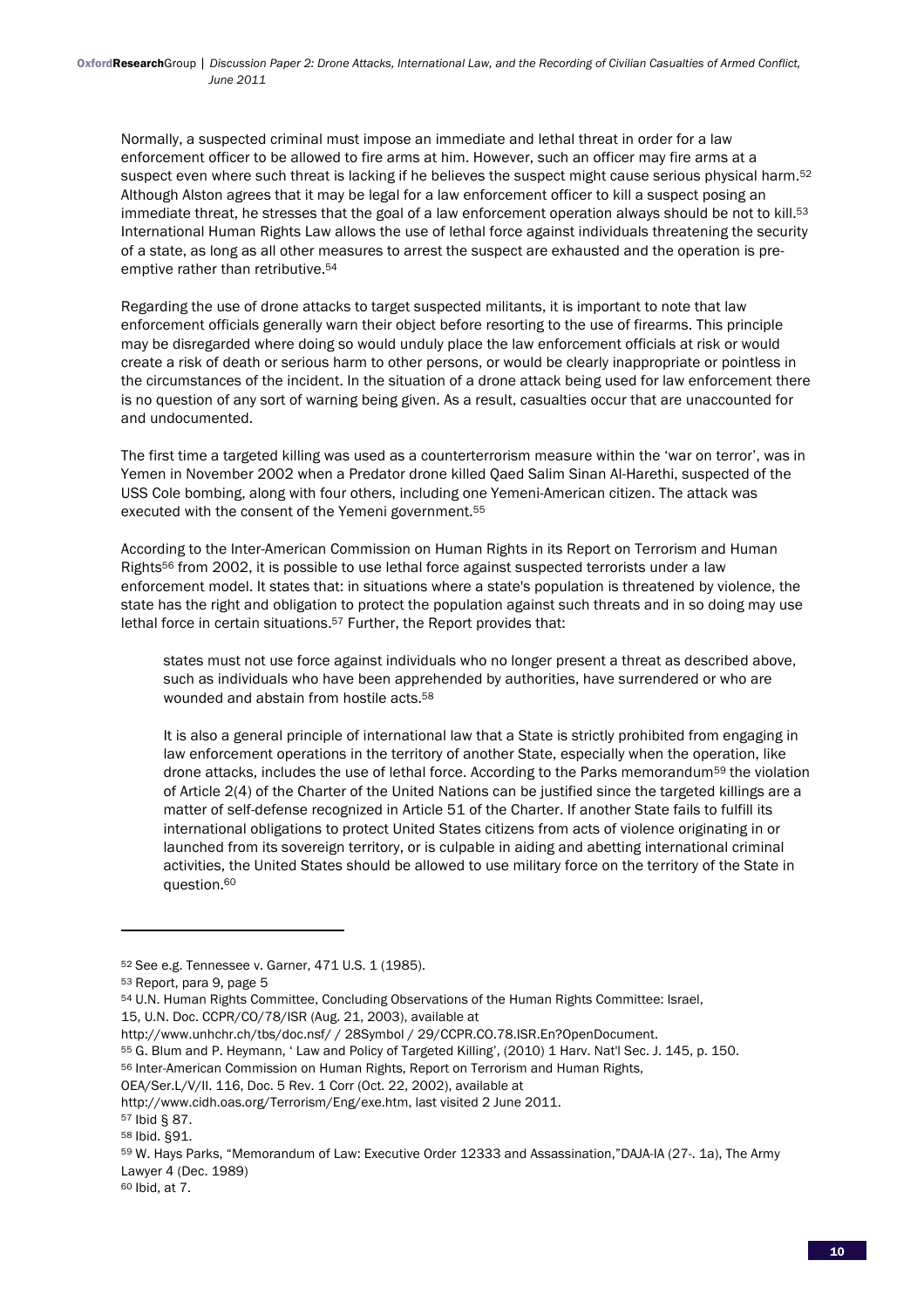Using this argument, the drone attacks in Yemen and Pakistan may well have been justified by being framed as an exceptional use of force in self-defence alongside peacetime law enforcement. However, it seems as though the United States in its assessment of the law enforcement paradigm has turned the exceptional into the continuous in order to justify its targeted killings outside the battlefields of the armed conflicts.

One important difference between the drone attacks in Pakistan and the attacks in Yemen is that the Yemeni government openly has given its consent to the attacks, which are also sometimes carried out by Yemeni forces with the support of the CIA, whereas the Pakistani government officially condemn the attacks on its territory and has ordered the United States to stop.61 There are, however, some media reports that the Pakistani government indeed has tacitly approved the drone attacks conducted by the United States.62

An important difference between the law of armed conflict and the law enforcement model is that while the former requires civilian casualties to be proportional to the military advantage gained, the latter generally does not accept any casualties of innocent bystanders at all. This means that if there are civilian casualties, together with a high al-Qaeda operative this may be regarded as proportional under the laws of war - is an unlawful killing under the law enforcement model.

## 4.4) ASSESSMENT OF THE CURRENT SITUATION

## 4.4.1) AFGHANISTAN

The situation in Afghanistan can be described as a multinational Non-International Armed Conflict between NATO, its allies and the government of Afghanistan on one side, and the organised group the Taliban and other terrorist groups, foremost al-Qaeda, on the other. The conflict was one of international character until the fall of the Taliban, when the international forces supported the Northern Alliance in the fight against the Taliban regime. After this the allies have fought on the same side as the government and the conflict is therefore no longer of international character.

## 4.4.2) PAKISTAN

The situation in Pakistan is largely infected with acts of violence on several fronts. Parts of the tribal areas of north-western Pakistan; in the Federally Administered Tribal Areas ("FATA") and the North-West Frontier Province ("NWFP") are controlled by Islamist militant groups. Many of those groups are part of, or affiliated with, the umbrella group, Tehrik-e-Taliban Pakistan ("TTP").63 The mission of the TTP is to overthrow the current leadership and establish an Islamic emirate in Pakistan, and the group is thereby directly opposing the Pakistani government. The TTP is closely related to the Haqqani Network which also operates in north-western Pakistan and considered to be the strongest fighter against international forces in central and eastern Afghanistan. The Haqqani Network does not oppose the government, but rather NATO and Afghan forces.

Since 2004, the CIA has been flying drones over the tribal areas, targeting suspected militants in hundreds of strikes. Some of the militant groups are active in fighting NATO in Afghanistan and are able

62 There are numerous media reports alleging complicity by the Pakistani armed and security forces in drone attacks, but there is not a governmental public statement supporting the CIA operations. US diplomatic cables on Pakistan obtained by WikiLeaks were published in The Dawn newspaper in May 2011. It reports: "Another previously unpublished cable dated May 26, 2009 details President Zardari's meeting on May 25 with an American delegation led by Senator Patrick Leahy." While referring to a drone strike "in the tribal area that killed 60 militants," Ambassador Patterson wrote that "Zardari reported that his military aide believed a Pakistani operation to take out

this site would have resulted in the deaths of over 60 Pakistani soldiers." He requested drones for Pakistan. http://www.dawn.com/2011/05/20/zardari-asks-for-drone-technology-for-pak-army.html

<sup>61</sup> Times Topics: Pakistan, New York Times, available at

http://www.nytimes.com/2011/04/14/world/asia/14pakistan.html?\_r=1&ref=pakistan, last referenced on June 20 2011

<sup>63</sup> The National Counter-Terrorism Calendar 2011, available at http://www.nctc.gov/site/groups/ttp.html accessed 3 June 2011.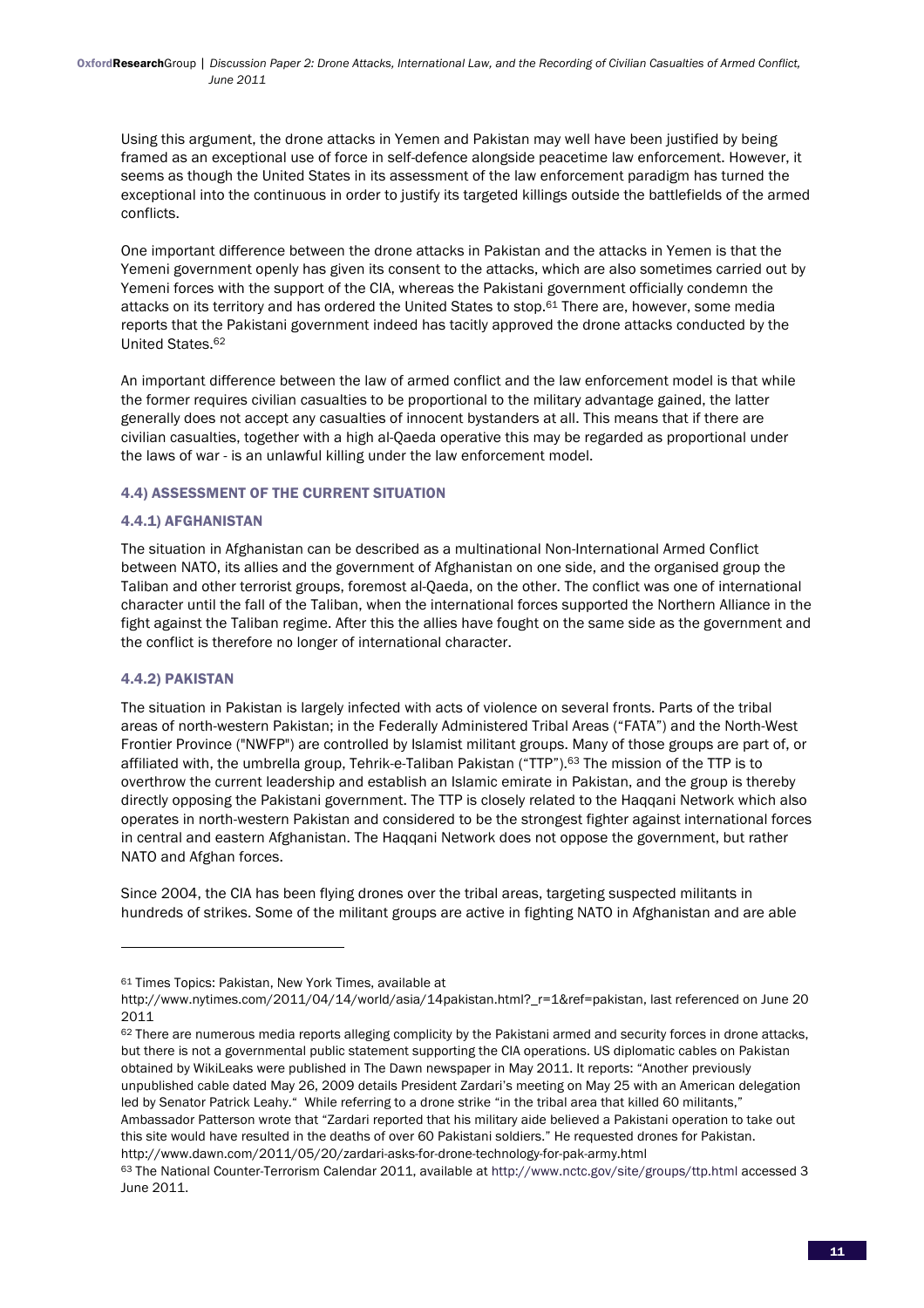to hide in Pakistan due to ceasefire agreements with the Pakistani government. Most of the US hostilities in Pakistan have taken place in the tribal areas. However, on a few occasions, they have moved deeper into Pakistani territory.

The first drone attack to occur outside the Tribal areas was on 19 November 2008, in Bannu (NWFP), Unlike the Tribal areas, Bannu is not controlled by militant groups but by the regional government, and the attack raised protests among the Pakistani population and officials.

The relationship between the United States and Pakistan is everything but uncomplicated. During the last decade, the United States has considered Pakistan an important partner in the fight against terrorism, giving large financial support to the country. At the same time as co-operating with the United States, the Pakistani government has been concluding cease fire agreements with some of the militant groups, essentially leaving them alone as long as they refrain from attacking Pakistani targets. It has also been shown through diplomatic documents released by WikiLeaks in 2010, that the Pakistani Intelligence agency (ISI) has been co-operating with the Haqqani Network.<sup>64</sup> In April 2011, Pakistan required that the United States reduce the number of C.I.A operatives on its territory and that they cease the use of drones, those demands were not obeyed by the United States.65

The drone attacks conducted by the United States in north-west Pakistan are a 'spillover' effect from the conflict in Afghanistan and therefore to be assessed within that Non-International Armed Conflict. The drone attacks targeting militants outside the tribal areas and the NWFP are ruled by the law enforcement model. They raise questions on state sovereignty as well as unlawful killings. The hostilities between Pakistan and the TTP might reach the threshold for armed conflict, but is regardless of that, a separate conflict to which the United States is not a party.

## 4.4.3) YEMEN

At the time of writing this report, the situation in Yemen remains volatile and drone attacks in the country are increasing. It is reported that the Obama administration has intensified the CIA drone attacks as one of the few options to prevent the militants linked to Al Qaeda from seizing power.66 Those drone attacks do not form part of the Non-International Armed Conflict that might be emerging from the civil disturbances. It is the opinion of the authors of this report that a law enforcement model continues to apply to the drone attacks.

# 4.5) CONCLUSION

There is no doubt that the situation in Afghanistan is a Non-International Armed Conflict and therefore shall be ruled under International Humanitarian Law. The drone attacks conducted by the CIA in northwestern Pakistan are to be seen, not as a part of a transnational armed conflict with al Qaeda and its affiliates, but rather as a part of the multinational NIAC in Afghanistan.

Even if Pakistan on several occasions has claimed that the United States is not respecting its sovereignty, there have been no hostilities between the United States and Pakistani forces. The conflict therefore remains one of non-international character. Importantly the spillover effects from the armed conflict in Pakistan can only be said to include the NWFT and the tribal areas. The drone attacks in the rest of Pakistan should therefore be ruled by the law enforcement model. Even if the hostilities in Yemen are on the edge of an internal armed conflict, the drone attacks conducted by the United States is not part of this conflict and are to be assessed under the law enforcement model.

# 5) THE DISTINCTION BETWEEN CIVILIANS AND COMBATANTS

<u> 1989 - Johann Stein, fransk politik (d. 1989)</u>

As the drone attacks are primarily conducted within a Non-International Armed Conflict, it means that some of the targets of these attacks are the members of the organised military groups and could be seen

<sup>64</sup> http://www.nytimes.com/2010/07/26/world/asia/26isi.html?pagewanted=all, last referenced on June 22 2011 65 Ibid.

<sup>66</sup> M. Mazetti, 'U.S. is Intensifying a Secret Campaign of Drone Attacks,' New York Time, 9 June 2011, p.A6.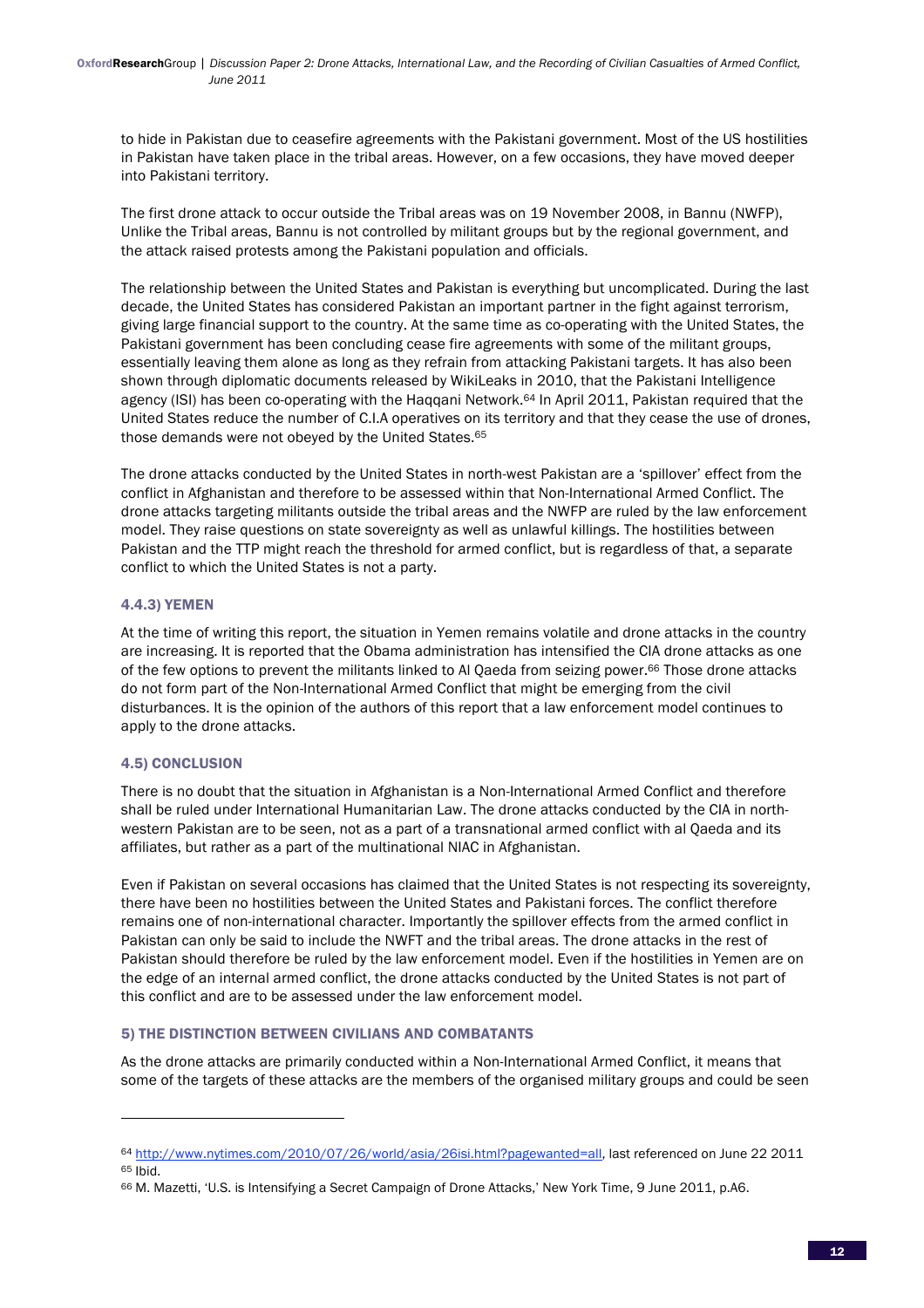as being the lawful targets of attacks. However, one of the major principles in the law of armed conflict is the distinction between civilians and combatants.67 Yet this rule requires careful examination as some of those targeted do not fit neatly into either category.

# 5.1) INTERNATIONAL ARMED CONFLICT

In an International Armed Conflict, combatants may be targeted at any time and at any place, whereas civilians are to be immune from attack.68 In a report on terrorism, the Inter-American Commission stated, "the combatant's privilege (...) is in essence a licence to kill or wound enemy combatants and destroy other enemy military objectives."69 As a result, a combatant cannot be prosecuted for killing or wounding an enemy combatant but is subject to prosecution for war crimes if International Humanitarian Law is violated.70 Combatants are defined within Additional Protocol I to the Geneva Conventions as 'all organized armed forces, groups and units which are under a command responsible to that Party for the conduct of its subordinates'.71

However, during the recent International Armed Conflicts in Iraq and Afghanistan, with irregular armed forces participating in hostilities, the issue of combatancy emerged as a major debate in International Humanitarian Law. At various times the United States argued that both Al Qaeda and Taliban fighters were 'unlawful combatants' - a highly disputed category in the law of armed conflict.<sup>72</sup> The reason for this is that they did not seem to have the level of organisation and command necessary to comply with the definition above. This debate continues and is discussed in detail in the section below, but it seems evident that most of those who participated in the International Armed Conflicts in Afghanistan and Iraq, such as the Iraqi armed forces and the Taliban forces, were clearly combatants.

O'Connell argues that those without a right to take a direct part in hostilities are unlawful combatants and may be charged with a crime.73 It is evident that if such persons are captured, Article 5 of Geneva Convention III (and Additional Protocol I, Article 45) provides for a special procedure to determine the captive's status.74 For the purposes of attack, Dormann asserts that there is no such thing in International Humanitarian Law as a right to target an unlawful combatant. The rule is that for such time as they directly participate in hostilities they are the lawful targets of attack, but when they do not they are protected as civilians and may not be directly targeted.<sup>75</sup> Therefore, the major issue with respect to those persons who do not fall into the traditional definition of combatant is to determine the issue of direct participation in armed conflict. Direct participation is even more pertinent in a Non-International Armed Conflict where combatants are even more difficult to identify.

# 5.2) NON-INTERNATIONAL ARMED CONFLICT

<u> 1989 - Johann Stein, fransk politik (d. 1989)</u>

As the classification of the situation in which many of the drone attacks occur is a Non-International Armed Conflict, the status of the intended targets is an important issue. Regrettably, in a Non-

 $67$  Rule 1 in the ICRC Study on Customary Humanitarian Law, 'The parties to the conflict must at all times distinguish between civilians and combatants. Attacks may only be directed against combatants. Attacks must not be directed against civilians. J-M Henckaerts and L. Doswald-Beck, Customary International Humanitarian Law, (Cambridge University Press, 2005) and see Articles 43(2) and 51 (3) of Protocol Additional to the Geneva Conventions of 12 August 1949, and relating to the Protection of Victims of International Armed Conflict of 8 June 1977, 1125 UNTS 3. 68 AP I, art. 48; AP I, art. 51(2) (defining lawful targets); HPCR Commentary section A.1.(y)(1). The term "combatant" is not defined in IHL, but may be extrapolated from Geneva Convention III, art.

<sup>4(</sup>A); Ryan Goodman, 'The Detention of Civilians in Armed Conflict', (2009) 103 Am. J. Int'l L. 48.

<sup>69</sup> Inter-American Commission on Human Rights, Report on Terrorism and Human Rights, OEA/Ser.L/- V/II.116 Doc. 5 rev. 1 corr., 22 October 2002, para. 68.

<sup>70</sup> K. Dőrmann, 'The Legal Situation of unlawful/unprivileged combatants", (2003) 85 International Review of the Red Cross 45, p.45.

<sup>71</sup> Protocol Additional to the Geneva Conventions of 12 August 1949, and relating to the Protection of Victims of International Armed Conflict of 8 June 1977, 1125 UNTS 3, Article 43.

<sup>72</sup> K. Dőrmann, op.cit.p.45.

<sup>73</sup> M.E. O'Connell, op.cit.p.22.

<sup>74</sup> K. Dőrmann, op.cit.p.47.

<sup>75</sup> Ibid, pp.72-73.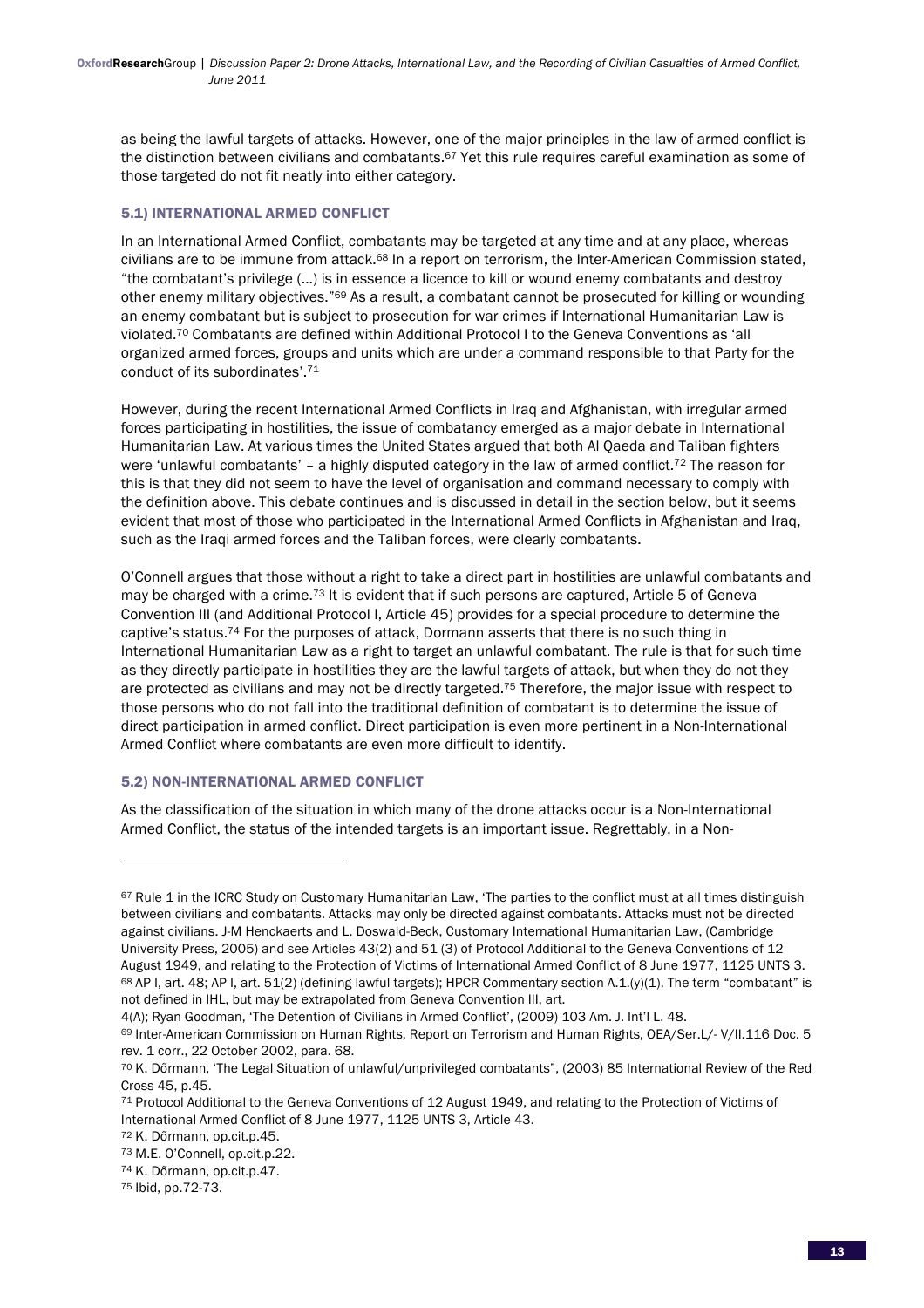International Armed Conflict the rules are not clear because there are usually not organised armed forces involved in the fighting. Treaty provisions governing Non-International Armed Conflict do not use the term combatants and the Manual for Non-International Armed Conflict uses the term 'fighters'.76

## 1.1.2 Fighters

a. For the purposes of this Manual, fighters are members of armed forces and dissident armed forces or other organized armed groups, or taking an active (direct) part in hostilities. b. Medical and religious personnel of armed forces or groups, however, are not regarded as fighters and are subject to special protection unless they take an active (direct) part in hostilities.<sup>77</sup>

It is evident that members of organised armed forces can be targeted at any time. However, with many of the victims of drone attacks it is unclear whether the 'militants' are actual members of armed forces or an organised armed group.<sup>78</sup> The definition of what constitutes an organised armed group is highly contentious. The International Committee of the Red Cross recently released their Interpretive Guidance on Direct Participation in Hostilities, written by Nils Melzer.<sup>79</sup> Although these ICRC guidelines are not legally binding, they are of considerable assistance to national governments struggling to develop policy to cope with the growth of non-combat participants in armed conflict including military contractors and irregular forces.80 These guidelines define organised armed groups in relation to their activities described as 'continuous combat function'.81 The continuous combat function can be 'openly expressed through the carrying of uniforms, distinctive signs or certain weapons'.82 The Interpretive Guidance indicates "the decisive criterion for individual membership in an organized armed group is whether a person assumes a continuous function for the group involving his or her direct participation in hostilities."83

To further complicate the situation, there is also no commonly accepted definition of directly participating in hostilities.84 In spite of the controversies surrounding the guidance with respect to conduct that constitutes direct participation, the extent to which membership in an organised armed group may be used as a factor or how long direct participation lasts, there is agreement that direct participation may only include conduct close to that of a fighter, or that directly supports combat.85 According to the ICRC's guidance, civilians who have a continuous combat function may be targeted at all times and in all places.86 Combatants are given a wider definition that Additional Protocol I as armed forces consisting of 'all armed actors showing a sufficient degree of military organization and belonging to a party to the Conflict.87

Furthermore under the ICRC's Guidance, there is consideration of direct participation by civilians who might not be members of an organised armed group. In that case each specific act by a civilian must meet three cumulative requirements to constitute Direct Participation in Hostilities.

<sup>76</sup> R. Goodman, op.cit. pp.49-50 and MN Schmitt, CHB Garraway and Y Dinstein, 'The Manual on the Law of Non-International Armed Conflict With Commentary', op.cit.

<sup>77</sup> Manual of Non-International Armed Conflict, op.cit., p. 4.

<sup>78</sup> For an excellent discussion of organised armed groups see K. Watkin, 'Opportunity Lost: Organised Armed Groups and the ICRC 'Direct Participation in Hostilities' Interpretive Guidance' (2010) 42 Iinternational Law and Politics 641 see also L. Zegveld, The Accountability of Armed Opposition Groups in International (Cambridge University Press, 2002)

<sup>79</sup> ICRC, Interpretive Guidance on the Notion of Direct Participation in Hostilities under International Humanitarian Law, hereafter ICRC Guidance

<sup>80</sup> W. Fenrick, 'ICRC Guidance on Direct Participation in Hostilities', (2009) 12 Yearbook of International Humanitarian Law 287, p. 288.

<sup>81</sup> Ibid, pp. 653-657.

<sup>82</sup> ICRC Guidance op.cit. p.35.

<sup>83</sup> Ibid, p.33.

<sup>84</sup> P. Alston, op.cit. p.19.

<sup>85</sup> P. Alston, op.cit. p.19.

<sup>86</sup> ICRC Guidance, p. 66.

<sup>87</sup> Ibid, p.22.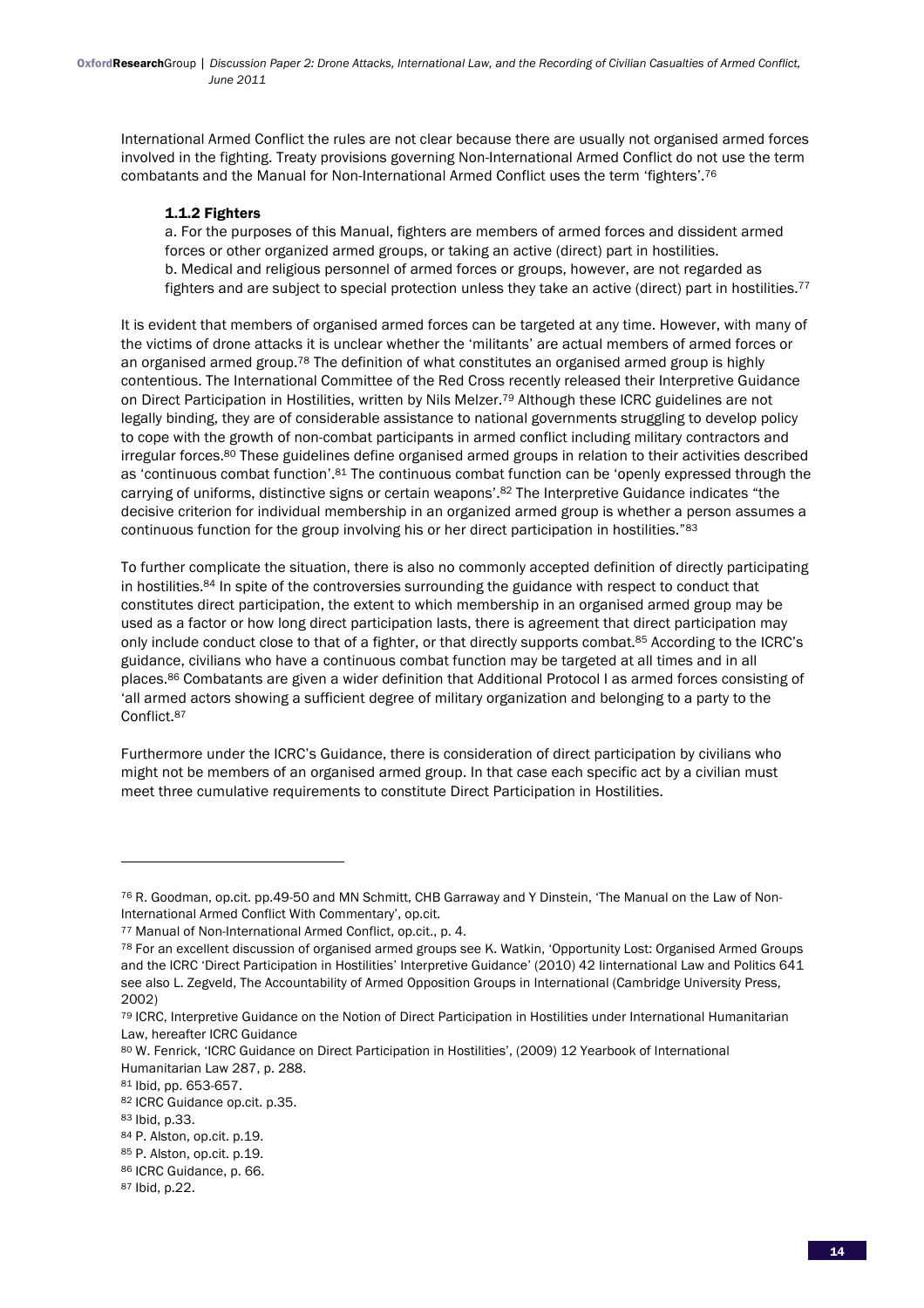- (i) There must be a "threshold of harm" that is objectively likely to result from the act, either by adversely impacting the military operations or capacity of the opposing party, or by causing the loss of life or property of protected civilian persons or objects; and
- (ii) The act must cause the expected harm directly, in one step, for example, as an integral part of a specific and coordinated combat operation (as opposed to harm caused in unspecified future operations); and
- (iii) The act must have a "belligerent nexus" i.e., it must be specifically designed to support the military operations of one party to the detriment of another.<sup>88</sup>

The former Special Rapporteur on extrajudicial, summary or arbitrary executions, Philip Alston asserts that these criteria do not include acts of terrorism stating 'although illegal activities, e.g. terrorism may cause harm, they do not meet the criteria for direct participation in hostilities (emphasis Alston)'.89 It has to be acknowledged that this view is not the only view on terrorists, as acts of terrorism can be viewed as armed attacks within the law of armed conflict. There are circumstances when those who may be classified as civilians and who are also terrorists are taking direct part in hostilities.90 Civilians lose their immunity from attack when they directly participate in an armed conflict and it can be argued that they can be targeted for so long as they participate.<sup>91</sup> As a way of distinguishing various participants in conflict, Goodman argues that civilians do not lose their immunity if they indirectly participate in hostilities or they are non-participants. Indirect participants could be those such as 'supply contractors [and] members of labour units or of services responsible for the welfare of armed forces'. These also include political and religious leaders, financial contributors, informants, collaborators and other service providers without a combat function.92 Goodman defines indirect participation as not containing a direct causal relationship between the individual's activity and damage inflicted on the enemy. It may not occur on a battlefield.<sup>93</sup> Yet the support network participants are also being targeted in drone attacks.

In conclusion, even if a conflict is established, a continuous combat function is essential for a targeting decision to be made by the operator of the drone and not past participation in a completed terrorist attack. As O'Connell points out '[s]uspected militant leaders wear civilian clothes'.94 This does not leave the law enforcement system with no recourse, as an act of terrorism is clearly criminal and efforts must be made to apprehend the suspect, not murder him in his home or bed together with the members of his family that might be present. There is also the issue of the rule of proportionality in targeting decisions which has been canvassed extensively in other publications.<sup>95</sup>

## 5.3) CONCLUSION

It is the conclusion of the research for this section of the report that those who are targeted, even if they can be called unlawful combatants, need not be distinguished for the purpose of recording casualties, even if they can be targeted as direct participants in the armed conflict. There is no such thing in International Humanitarian Law or Human Rights Law as a status that negates a state or non-state actor's obligation to record the casualty.

<sup>88</sup> Ibid, pp.16-17.

<sup>89</sup> P. Alston, op.cit. p.20.

<sup>90</sup> W. Fenrick, op.cit, p.287.

<sup>91</sup> R. Goodman, op.cit. p.51.

<sup>92</sup> Ibid, pp.52-53.

<sup>93</sup> Ibid p.54.

<sup>94</sup> M.E. O'Connell, op.cit. p.23.

<sup>95</sup> The authors of this publication determined that the issue of proportionality will involve a further research project not completed at this time. For academic discussion of targeting issues see the publications of M. N. Schmitt, Professor of International Law, University of Durham.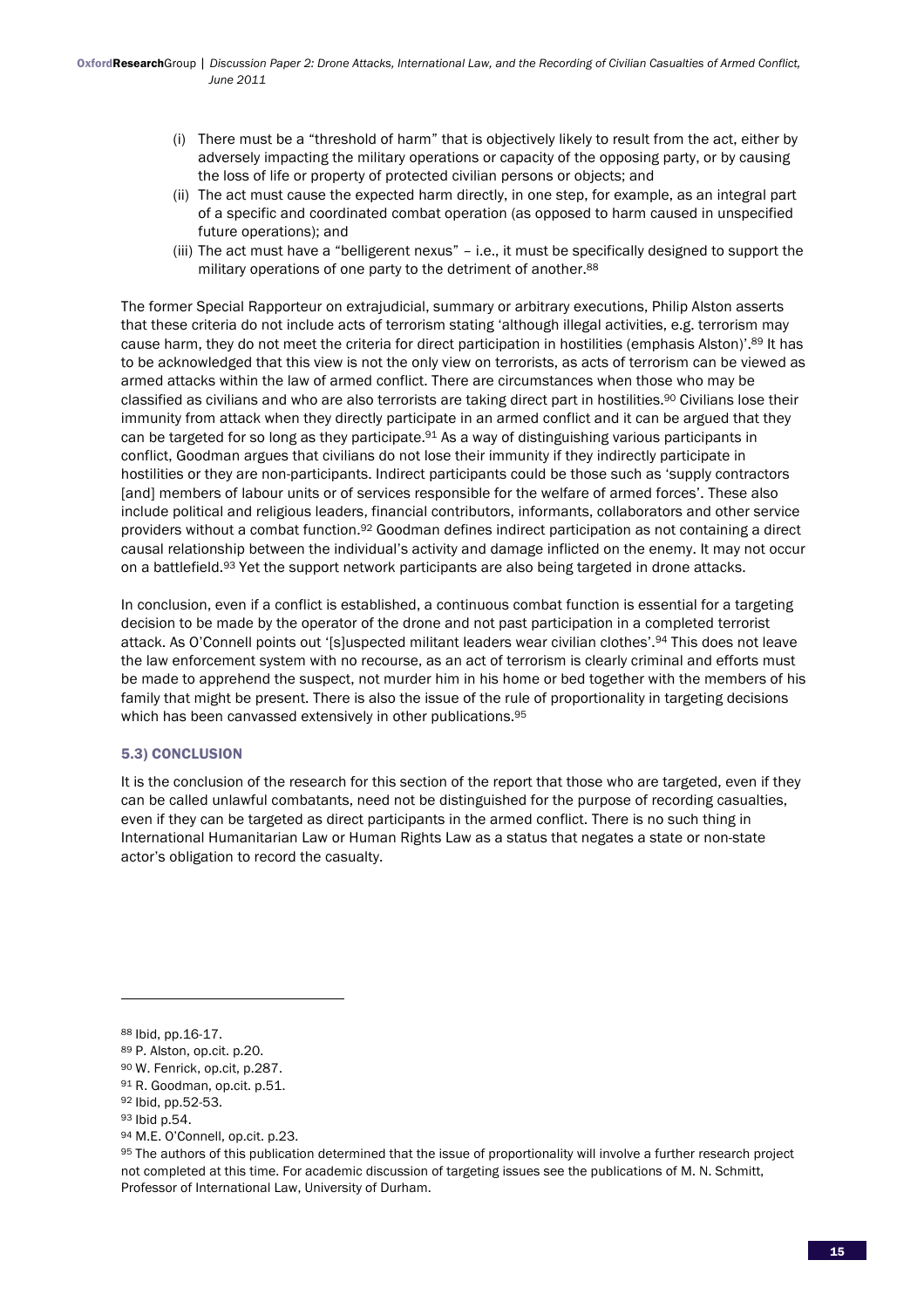#### 6) OBLIGATIONS TO RECORD CIVILIAN CASUALTIES WITHIN AN ARMED CONFLICT

#### 6.1) INTERNATIONAL HUMANITARIAN LAW TREATY REGIME

As identified in the first discussion paper96, within International Humanitarian Law also known as the *jus in bello*, there are extensive obligations to account for military casualties in armed conflict. The Geneva Conventions of 1949 are now universally ratified and therefore it is arguable that the provisions respecting the dead are customary international law binding not only on States but on non-state actors.<sup>97</sup> These extensive provisions impose obligations on the parties to search for and collect the wounded and sick, and search for the dead and prevent their bodies from being despoiled. Armistices or other arrangements are to be concluded as soon as circumstances permit, to collect the wounded and dead from the battlefield. Critically, there is an obligation to record civilian casualties.<sup>98</sup> However, for the purposes of this analysis it is worth repeating the scant treaty provision with respect to the collection of civilian casualties. In Geneva Convention IV Relative to the Protection of Civilian Persons in Time of War the provision states:

#### Article 16

The wounded and sick, as well as the infirm, and expectant mothers, shall be the object of particular protection and respect.

As far as military considerations allow, each Party to the conflict shall facilitate the steps taken to search for the killed and wounded, to assist the shipwrecked and other persons exposed to grave danger, and to protect them against pillage and ill-treatment.99

There is an important limitation within this provision, that searching for civilian persons can only be conducted as far as military conditions allow. The omissions are evident, there is no obligation to arrange for a cease-fire to collect the casualties and there is no obligation to record these casualties. It is not until Additional Protocol 1 (of which some key countries including the United States are not parties) that there are detailed rules concerning provisions for missing persons including recording of information.100 The provisions begin with a general statement of the 'right of families to know the fate of their relatives.<sup>101</sup>

These records should if possible include:

<sup>96 &#</sup>x27;Discussion Paper: The Legal Obligation to Record Civilian Casualties of Armed Conflict', Oxford Research Group, June 2011

http://www.oxfordresearchgroup.org.uk/sites/default/files/1st%20legal%20report%20formatted%20FINAL.pdf 97 See the next section on the ICRC Customary Humanitarian Law Study

<sup>98</sup> Geneva Convention I for the Amelioration of the Condition of the Wounded and Sick in Armed Forces in the Field 1949, 75 UNTS 31. Parties to the conflict shall record as soon as possible, in respect of each wounded, sick or dead person of the adverse Party falling into their hands, any particulars which may assist in his identification.

<sup>(</sup>a) Designation of the Power on which he depends;

<sup>(</sup>b) Army, regimental, personal or serial number;

<sup>(</sup>c) Surname;

<sup>(</sup>d) First name or names;

<sup>(</sup>e) Date of birth;

<sup>(</sup>f) Any other particulars show n on hi s identity card or disc ;

<sup>(</sup>g) Date and place of capture or death;

<sup>(</sup>h) Particulars concerning wounds or illness, or cause of death.

As soon as possible the above mentioned information shall be forwarded to the Information Bureau described in Article 122 of the Geneva Convention relative to the Treatment of Prisoners of War of August 12, 1949, which shall transmit this information to the Power on which these persons depend through the intermediary of the Protecting Power and of the Central Prisoners of War Agency.

<sup>99 1949</sup> Geneva Convention IV Relative to the Protection of Civilian Persons in Time of War of August 12, 1949, in force 21 October 1950, (1950) 75 UNTS 287-417, Article 16.

<sup>100</sup> To be discussed in following section on customary humanitarian law.

<sup>101</sup> Additional Protocol I of 1977, Article 32.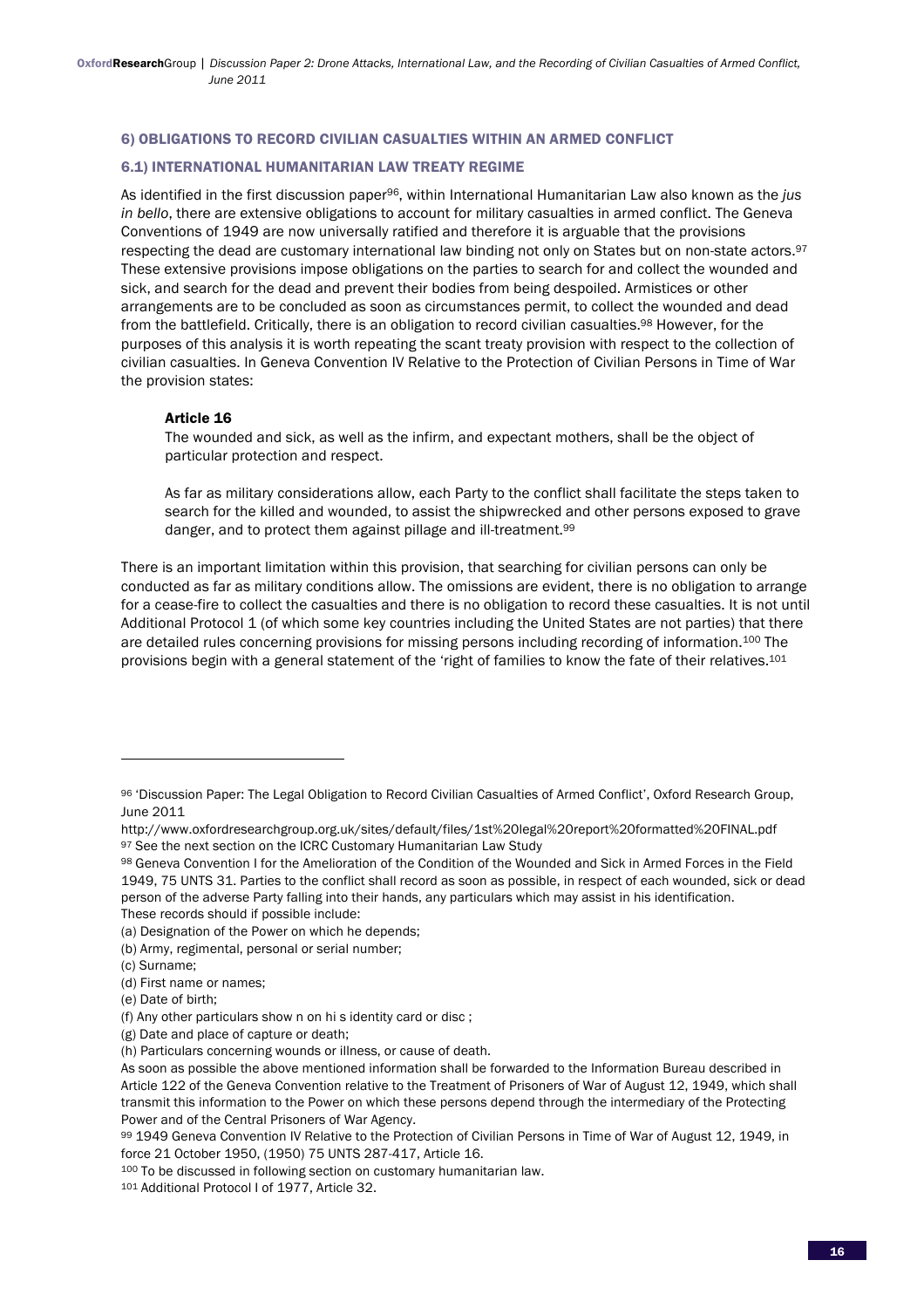There are specific provisions on searching for the missing and the recording of deaths.<sup>102</sup> However, these provisions are not applicable in Non-International Armed Conflict and Additional Protocol II (where once again the United States and Pakistan are not parties) contains only a limited provision.

#### Article 8

Whenever circumstances permit and particularly after an engagement, all possible measures shall be taken, without delay, to search for and collect the wounded, sick and shipwrecked, to protect them against pillage and ill-treatment, to ensure their adequate care, and to search for the dead, prevent their being despoiled, and decently dispose of them.

As emphasized in the previous discussion paper, it is customary International Humanitarian Law, applicable in Non-International Armed Conflict which is relevant for the analysis here.

#### 6.2) CUSTOMARY INTERNATIONAL HUMANITARIAN LAW

The United States and Pakistan are not parties to Additional Protocols I or II, but Yemen is a party to the two Protocols. However, many of the treaty provisions within those protocols have emerged as customary rules since the treaty's adoption in 1977. Therefore, an examination of customary humanitarian law becomes pertinent. The landmark ICRC Customary International Humanitarian Law Study 103 in Chapter 35 'The Dead' and Chapter 36 'The Missing' argues for the customary status of the essence of the extensive treaty provisions in Additional Protocol I and argues that all the provisions will apply to Non-International Armed Conflict. This study importantly also clarifies the scope of the obligation. It is these customary rules that clarify the content and scope of the obligation. The rules will be repeated here from the first report and then the rule applied to the current conflict. The rules are as follows:

<u> 1989 - Johann Stein, fransk politik (d. 1989)</u>

Article 34.-Remains of deceased

<sup>102</sup> Additional Protocol I of 1977, Articles 33 and 34 Article 33.-Missing persons

<sup>1.</sup> As soon as circumstances permit, and at the latest from the end of active hostilities, each Party to the conflict shall search for the persons who have been reported missing by an adverse Party. Such adverse Party shall transmit all relevant information concerning such persons in order to facilitate such searches… 4. The Parties to the conflict shall endeavour to agree on arrangements for teams to search for, identify and recover the dead from battlefield areas, including arrangements, if appropriate, for such teams to be accompanied by personnel of the adverse Party while carrying out the missions in areas controlled by the adverse Party. Personnel of such teams shall be respected and protected while exclusively carrying out these duties.

<sup>1.</sup> The remains of persons who have died for reasons related to occupation or in detention resulting from occupation or hostilities and those of persons not nationals of the country in which they have died as a result of hostilities shall be respected, and the gravesites of all such persons shall be respected, maintained and marked as provided for in Article 130 of the Fourth Convention, where their remains or gravesites would not receive more favourable consideration under the Conventions and this Protocol.

<sup>2.</sup> As soon as circumstances and the relations between the adverse Parties permit, the High Contracting Parties in whose territories graves and, as the case may be, other locations of the remains of persons who have died as a result of hostilities or during occupation or in detention are situated, shall conclude agreements in order:

<sup>(</sup>a) To facilitate access to the gravesites by relatives of the deceased and by representatives of official graves registration services and to regulate the practical arrangements for such access;

<sup>(</sup>b) To protect and maintain such gravesites permanently;

<sup>(</sup>c) To facilitate the return of the remains of the deceased and of personal effects to the home country upon its request or, unless that country objects, upon the request of the next of kin…

<sup>4. (</sup>b) Where exhumation is a matter of overriding public necessity, including cases of medical and investigative necessity, in which case the High Contracting Party shall at all times respect the remains, and shall give notice to the home country of its intention to exhume the remains together with details of the intended place of reinternment.. 103J-M Henckaerts and L. Doswald-Beck, Customary International Humanitarian Law Volume I: Rules, (Cambridge: Cambridge University Press, 2005), Chapters 35 and 36.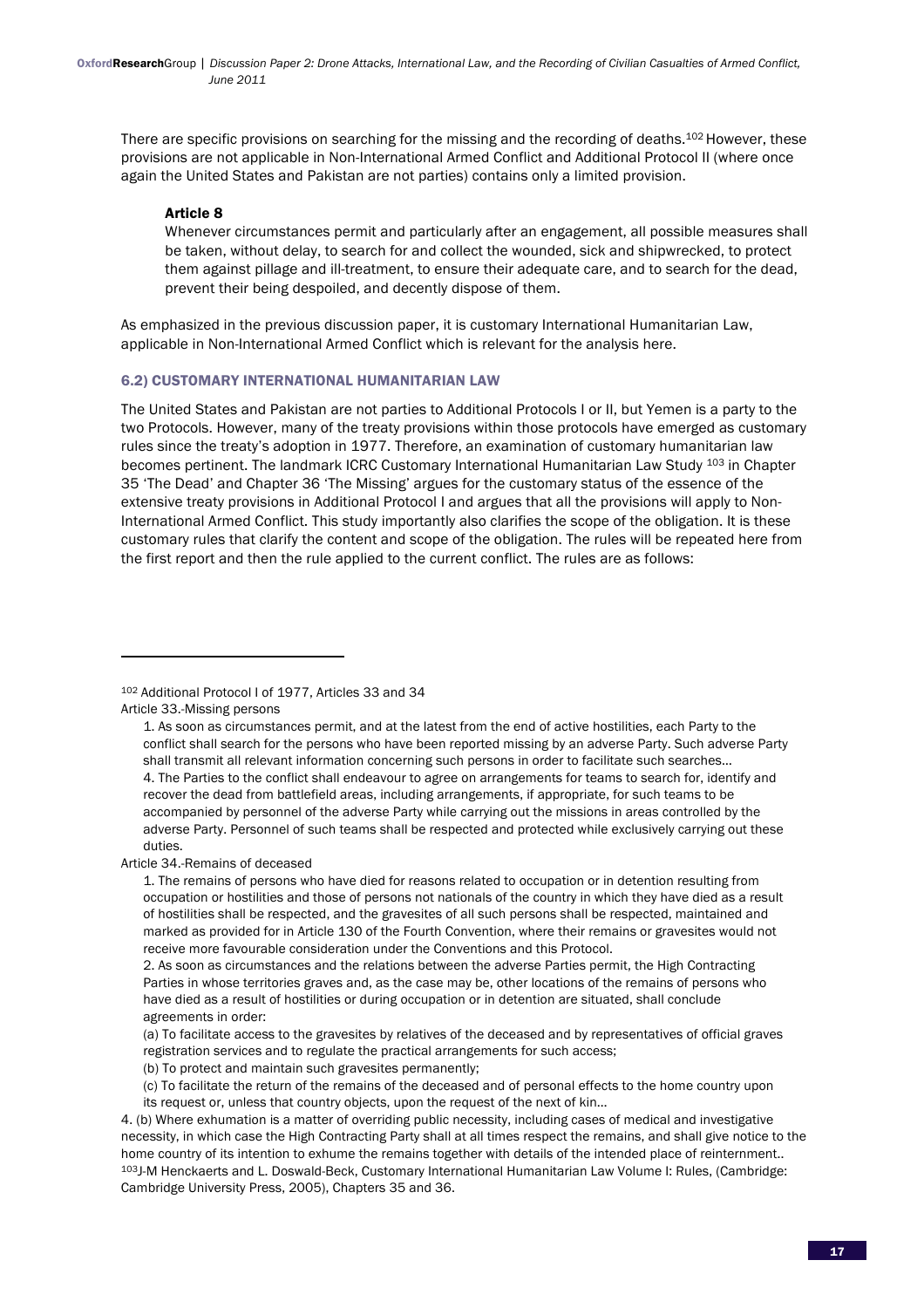OxfordResearchGroup | *Discussion Paper 2: Drone Attacks, International Law, and the Recording of Civilian Casualties of Armed Conflict, June 2011*

#### Rule 112

Whenever circumstances permit, and particularly after an engagement, each party to the conflict must, without delay, take all possible measures to search for, collect and evacuate the dead without adverse distinction.104

One of the aspects of drone attacks is that the attack is not usually part of an uninterrupted battle and once concluded parties can take all possible measures to search for, collect and evacuate the dead. This could include permitting humanitarian organisations or the civilian populations to assume this task. Permission to conduct such an activity must not be denied arbitrarily. It seems essential that the United States, Pakistani and Yemeni governments must put into place a civilian casualty recording mechanism to comply with this obligation.

Good practice as identified in the ICRC study involves using humanitarian organisations such as the ICRC in the searching for, collecting and documenting the missing and deceased persons. Further practice outlined in the ICRC Customary Study is that humanitarian organisations including the ICRC have searched for and collected the dead.<sup>105</sup>

#### Rule 113

Each party to the conflict must take all possible measures to prevent the dead from being despoiled. Mutilation of dead bodies is prohibited.106

This obligation is surely part and parcel of the first obligation. One of the distressing parts of this situation is the necessity under the Islamic faith to bury the bodies as soon as possible. Notwithstanding this fact, authorities must ensure that the bodies are identified and the cause of death determined before burial and that might necessitate taking longer than 24 hours. Once again a mechanism must be in place for a swift, culturally appropriate reaction to the drone attack.

#### Rule 114

Parties to the conflict must endeavour to facilitate the return of the remains of the deceased upon request of the party to which they belong or upon the request of their next of kin. They must return their personal effects to them.107

An example of best practice and one which applies to every one of these customary rules is the practice of the City of New York following the World Trade Centre bombings. Although it may be debateable whether or not this bombing was a criminal act or part of an armed conflict, the efforts to identify every casualty of the bombing were truly heroic, even though the nature of the attack meant that many of the bodies could never be found or identified. Not one relative of the victims of the bombings were left in any doubt of the efforts of the rescuers or the forensic scientists on their behalf. This has similarities to the situation of being bombed in a drone attack which would often require DNA analysis to actually identify the remains of the dead in order to return them to their families. Thus, the casualty recording mechanisms would require an embedded forensic capability in order for this international legal obligation to be complied with.

## Rule 115

<u> 1989 - Johann Stein, fransk politik (d. 1989)</u>

The dead must be disposed of in a respectful manner and their graves respected and properly maintained.108

The dead must be buried, if possible, according to the rites of the religion to which they belonged and that they may only be cremated in exceptional circumstances, namely because of imperative reasons of hygiene, on account of the religion of the deceased on the express wish of the deceased. Burial also

<sup>104</sup> Ibid. p.406.

<sup>105</sup> Ibid.

<sup>106</sup> Ibid, p.409.

<sup>107</sup> Ibid, p.411.

<sup>108</sup> Ibid, p.414.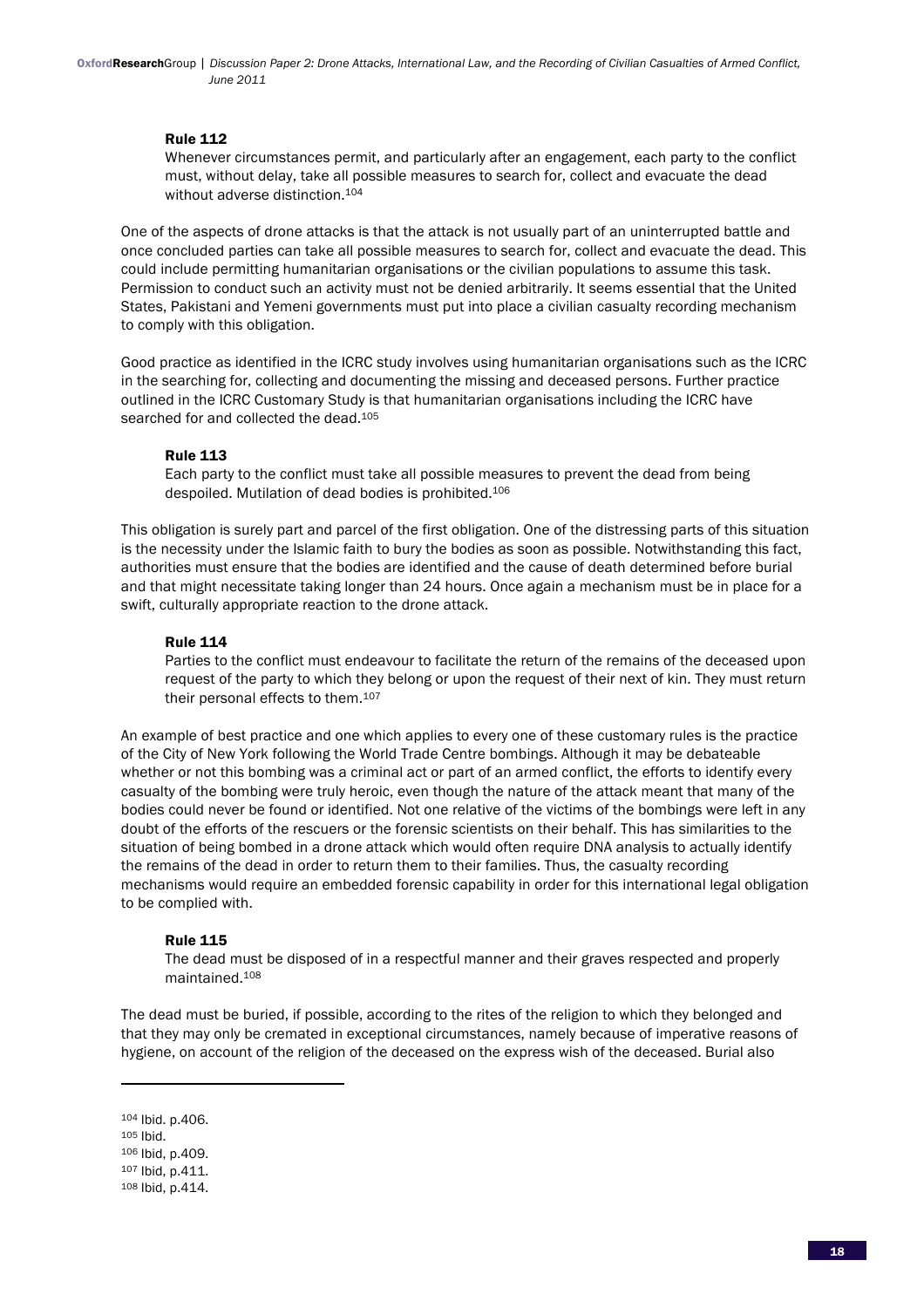should be in individual graves. Collective graves may only be used in circumstances do not permit the use of individual graves, or in cases of burial of prisoners of war or civilian internees, because unavoidable circumstances require the use of collective graves. Graves should be grouped according to nationality if possible.109

In the examination of state practice gives the example of a disrespectful disposal of dead civilians in Papua New Guinea which was condemned by the UN Special Rapporteur on Extrajudicial, Summary or Arbitrary Executions. A further example of Non-International Armed Conflict was that the Columbia Council of State held that the deceased must be buried individually and not in mass graves.110 This is another responsibility of the civilian casualty recording mechanism. In most circumstances this will be accomplished by burial by family members but again the dignified burial of the deceased is the legal obligation.

## Rule 116

With a view to the identification of the dead, each party to the conflict must record all available information prior to disposal and mark the location of the graves.<sup>111</sup>

This rule is reinforced by the requirement for respect for family life and the right of relatives to know the fate of their relatives (see the discussion on human rights below). The ICRC maintains a Central Tracing Agency but not a record of location of civilian graves. The best model to be found is the practice of organisations such as the Commonwealth War Graves Commission which not only records location of burial but records the identity of those missing in action. All of the graves of the casualties of drone attacks should be recorded particularly in the event that further investigation is required.

This is supported by consistent practice in Non-International Armed Conflict. The case-law of Argentina and Columbia has required that prior to their disposal, the dead must be examined so that they can be identified and the circumstances of death established. International Human Rights Law also mandates that measures to identify the dead and investigate the cause of death must be taken, in particular in order to protect the right to life. The Inter-American Court ruled in Velasquez Rodriguez and Godinez Cruz cases that the State was obliged to do all it could to inform the relatives of the location of the remains of persons killed as a result of enforced disappearances.112 Human Rights Special Rapporteurs and other human rights mechanisms have called for measures in the context of the conflicts in Chechnya, El Salvador, and former Yugoslavia. In December 1991, when the conflict in former Yugoslavia was characterised as non-international, the parties to the conflict reached an agreement with respect to the exchange of information regarding the identification of the deceased.113

The international community has also acted to support this obligation including the 1974 General Assembly Resolution which called upon parties to cooperate 'in providing information on the missing and dead in armed conflicts.114

## 6.3) CONCLUSION

It is evident that in customary humanitarian law there are significant obligations with respect to the recording of civilian casualties. However, these rules are also supported by obligations in International Human Rights Law which is examined in the next section.

## 6.4) INTERNATIONAL HUMAN RIGHTS LAW

<u> 1989 - Johann Stein, fransk politik (d. 1989)</u>

The obligation under International Humanitarian Law to record civilian casualties is supported by the treaty and customary provisions in International Human Rights Law. This is particularly pertinent for the

<sup>109</sup> Ibid, pp.414-417.

<sup>110</sup> Ibid.

<sup>111</sup> Ibid, p.417.

<sup>112</sup> Velasquez Rodriguez Case, Judgment of July 29, Inter-Am. Ct. H. R. (Ser. C) No. 4 (1988)

<sup>113</sup> Ibid.

<sup>114</sup> Ibid.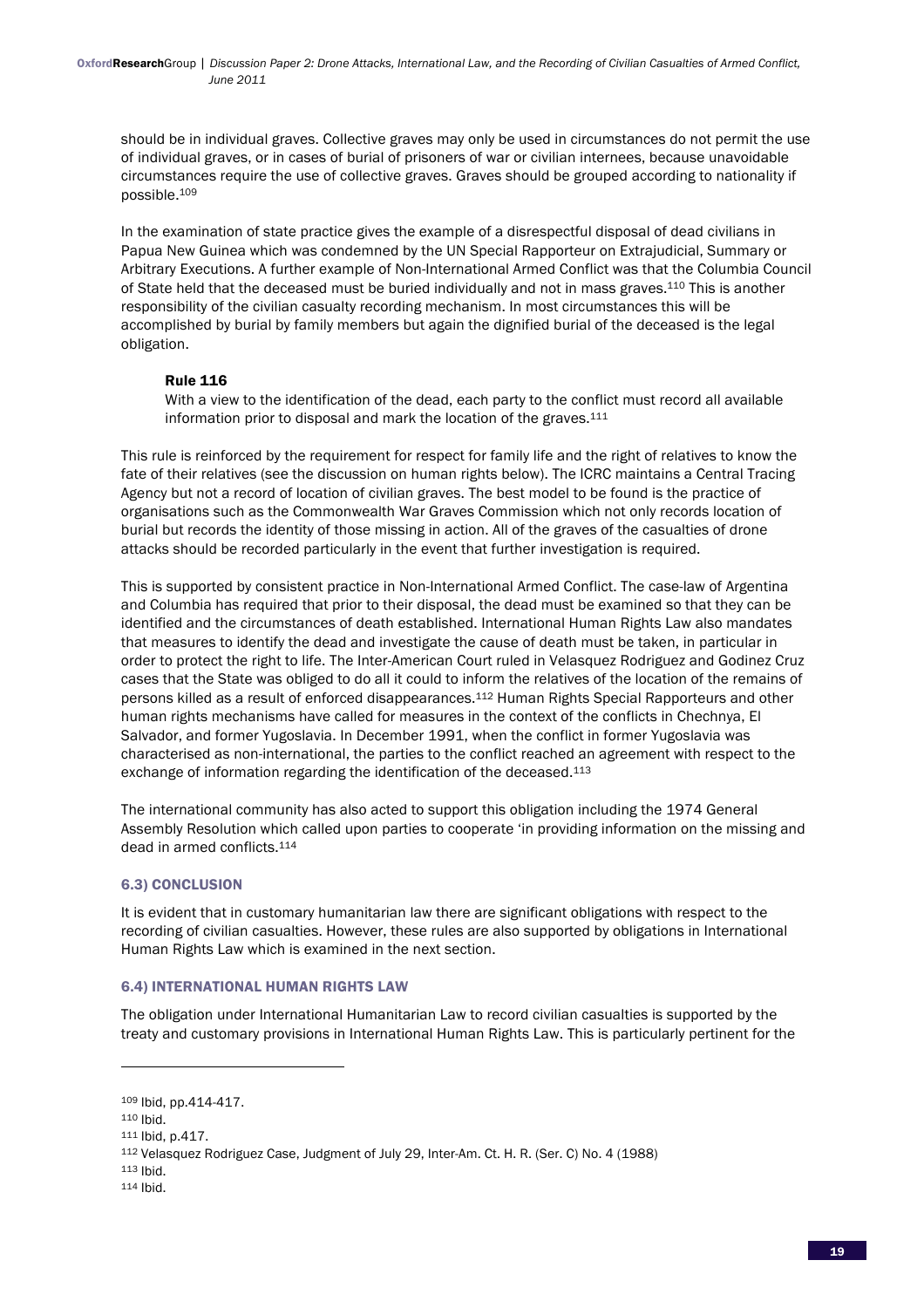victims of drone attacks outside of the geographical area of the armed conflict. The Universal Declaration of Human Rights includes commitment by all nations to uphold the dignity of all persons and provide recourse to justice for those aggrieved.115 The first relevant provision is Article 3 which confirms that every person is entitled to the right of life, liberty and security of the person. Articles 10 and 11 confirm the right to a fair trial to determine criminal charges against a person and a presumption of innocence. Furthermore, Article 12 confirms that no one shall be subjected to arbitrary interference with privacy, family, home or correspondence, or to attacks upon honour and reputation. These articles have been argued to be part of customary international law.

The UDHR provided the basis for several human rights Conventions that are directly relevant to the parties involved in drone attacks. These are the International Covenant of Civil and Political Rights 1966 (ICCPR), the International Covenant on Economic, Social and Cultural Rights 1966 (ICESCR), the American Declaration of the Rights and Duties of Man (1948), the American Convention of Human Rights 1969 (ACHR) and the UN Convention Against Torture and Other Cruel, Inhuman or Degrading Treatment or Punishment 1984 (CAT).

As a result of these treaties it is evident that each and every victim of drone attacks has the right to have their death recorded, investigated and, if appropriate, prosecuted. Each family member has the right not to suffer inhumane or torturous treatment in the absence of information about the fate of a loved one, where the state fails to provide a proper investigation or a method of recording relevant data which would, if in existence, remove the agony of uncertainty. These are basic human rights, granted by the various instruments of IHRL and to be upheld by procedures of the state. In this case as well the dominant right to life is engaged as within the law enforcement model discussed earlier, a suspect has the right to challenge his or her detention and to hold the state to the obligation of proving criminal charges against him or her. The drafters of this discussion paper would recommend that all review the report of Philip Alston with respect to extra-judicial killings that comes to the conclusion that these killings violate the fundamental norms of human rights law.

## 6.4.1) PROTECTIONS UNDER IHRL AND THE STATE'S ABILITY TO DEROGATE

International Human Rights instruments contain both derogable and non-derogable rights. Derogations allowed with regard to lawful acts of war are permitted, subject to strict criteria of necessity and lawfulness. These derogations exist to take the realities of war and situations of public emergency into account while providing the utmost protection to those under the state's power. It is evident that Pakistan and Yemen are in situations of armed conflict or public emergency. However, these States cannot freely disregard the derogable rights outlined herein. An obligation continues to exist, subject to necessary restrictions.116 Yemen and Pakistan as States Parties to the ICCPR must demonstrate the necessary nature of such measures117, and prove that they remain consistent with international law.

The ICCPR states that derogations may be made from the provisions of the Covenant in times of an officially proclaimed public emergency, which "threatens the life of the nation".118 This measure is curtailed by requirements stating that the derogation must be strictly required in the context of the emergency and must not be based on discriminatory grounds of "race, colour, sex, language, religion or social origin".<sup>119</sup> But of the rights identified in the previous discussion paper as being relevant to this project, no derogation is allowed from Article 6–the right to life–or Article 7–the right not to be subjected to torture or to cruel, inhuman or degrading treatment.<sup>120</sup> Notably, the right to life provides that nobody should be "arbitrarily" deprived of his or her life.121 It is within this word that deaths in the context of conflict can fall outside the remit of the right to life in the ICCPR. Military action carried out in a legitimate

118 ICCPR, Part II, Article 4 (1)

<sup>115</sup> Universal Declaration of Human Rights, G.A. res. 217A (III), U.N. Doc A/810 at 71 (1948).

<sup>116</sup> Hampson, F. (1994) "Using International Human Rights Machinery to Enforce the International Law of Armed Conflict"

<sup>117</sup> Ibid.

<sup>119</sup> Ibid.

<sup>120</sup> ICCPR, Part II, Article 4 (2)

<sup>121</sup> ICCPR, Part III, Article 6 (1)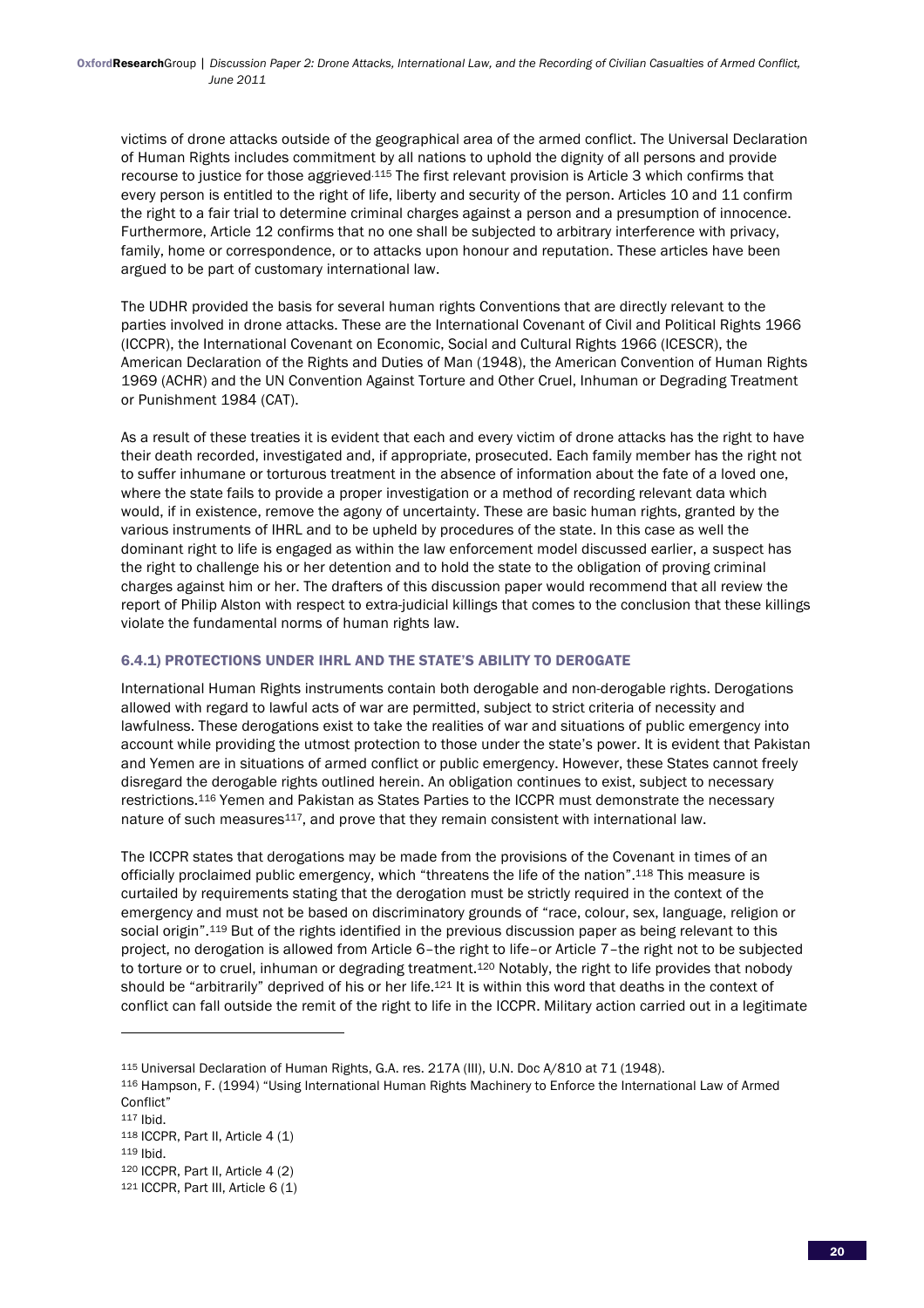fashion will not, in the event of deaths incurred, amount to a breach of this right as it will not be considered unlawful, therefore not 'arbitrary.' However, the *lex specialis* of International Humanitarian Law would be engaged in the context of an armed conflict.

Article 17 protects the individual from unlawful interference with one's privacy, family, home and correspondence. Article 23 notes the status of the family as "the natural and fundamental group unit of society" and emphasises that it should be protected by the state.<sup>122</sup> These articles are derogable in times of emergency but nevertheless point to an understanding of the importance of the family unit and offer a commitment to protect that unit.

The measures in the ICCPR are drawn directly from the UDHR, which recognises the above rights as the "inalienable rights of all the members of the human family" which are the "foundation of freedom, justice and peace in the world".123 Furthermore, the ICESCR gives an identical description of the family unit's status in society to the UDHR and the ICCPR and recognises that protection and assistance should be accorded to it, in the "widest possible" manner.<sup>124</sup> This phrasing suggests that it is protected only in relation to the limitations created by emergency circumstances. Limitations (derogations) may only be put in place when determined by law, accepted as compatible with the nature of the rights, and when the derogation exists only to promote the general welfare of society.<sup>125</sup> Surely, this cannot mean that a family is to be prohibited from learning the fate of their loved ones.

## 6.4.2) CONCLUSION

The international human rights obligations as applied in this section to drone attacks in Pakistan and Yemen reveal further support for the necessity of urgent action by all parties to comply with these rules. The next section discusses who is responsible for implementing the necessary measures to ensure compliance with these obligations.

## 7) THE INTERNATIONAL RESPONSIBILITY OF STATES

One of the principal areas ensuring accountability for the treaty and customary rules of public international law is the concept of state responsibility. Cassese defines state responsibility as designating 'the legal consequences of the internationally wrongful act of a State.' 128 The primary rules of state responsibility are those treaty and customary rules that bind all states. The secondary rules of state responsibility determine the obligations of the wrongdoer and the rights and powers of any states or the international community of states affected by the breach of the international obligation.126

Although there was agreement in the international community that there were primary rules of conduct that might engage responsibility, there has never been agreement as to the content of those rules. Brownlie in his influential study on State responsibility delineated causes of action involving the responsibility of States that had been invoked in practice. Although he examined several heads of relief in pleadings he found only a few that directly related to State responsibility. His final list follows:

- 1. State responsibility arising from a breach of a treaty obligation
- 2. State responsibility arising otherwise from a breach of duty set by general international law (customary international law)
- 3. Claims of sovereignty or title
- 4. Action for a declaration of the validity of a State measure in general international law
- 5. Violation of the sovereignty of a State by specified acts
- 6. Infringement of the freedom of the high seas or outer space
- 7. The unreasonable exercise of a power causing loss or damage (abuse of rights)
- 8. Usurpation of jurisdiction

<sup>122</sup> ICCPR, Part III, Article 17 (1) & (2), ICCPR Part III, Article 23 (1)

<sup>123</sup> UDHR, Preamble

<sup>124</sup> ICESCR, Article 10 (1)

<sup>125</sup> ICESCR, Article 4

<sup>126</sup> Ibid.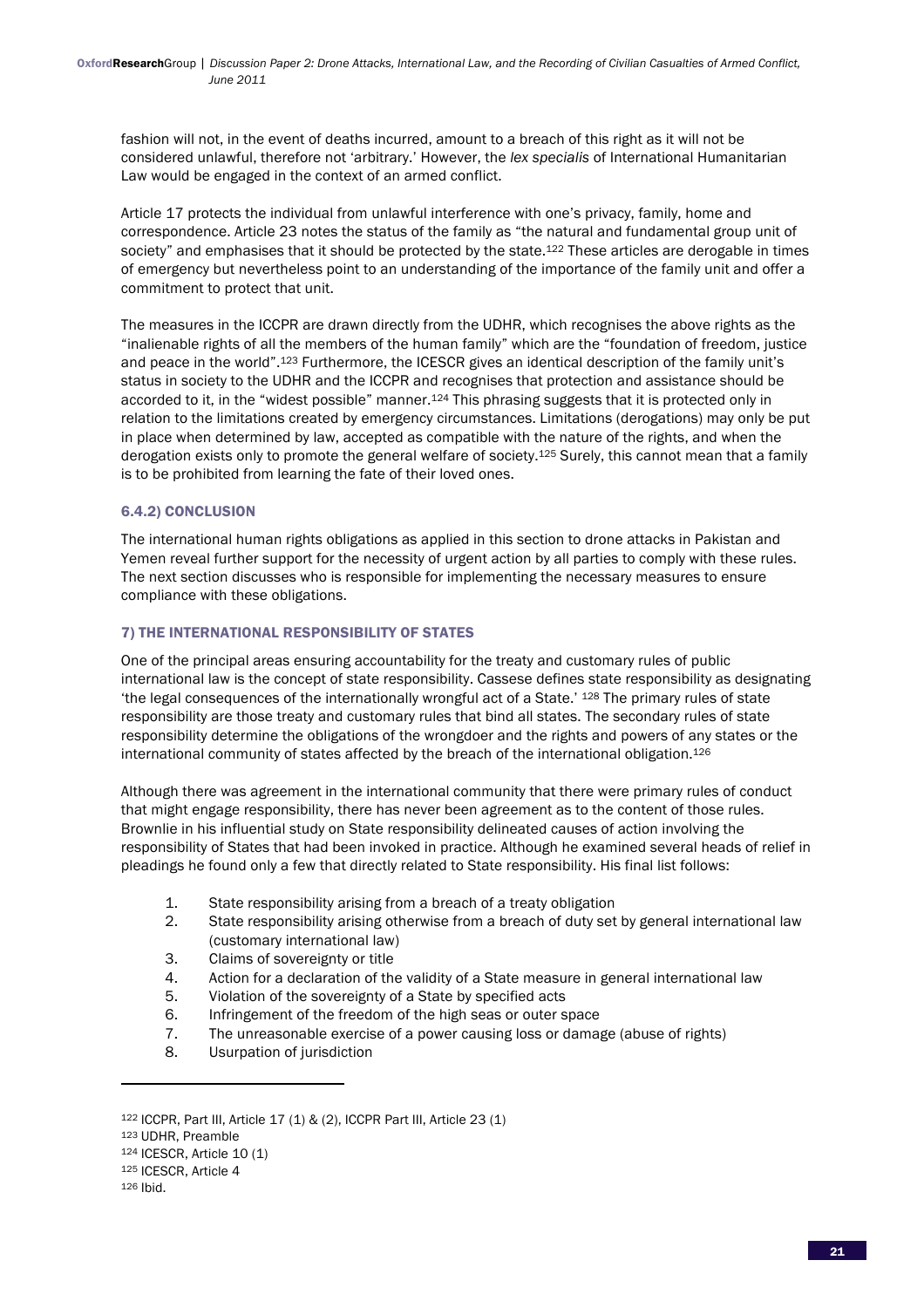- 9. Breach of an international standard concerning the treatment of aliens (denial of justice)
- 10. Breach of human rights standards, in particular the forms of unlawful discrimination
- 11. Unlawful confiscation or expropriation of property
- 12. Unlawful seizure of vessels<sup>127</sup>

There are very few treaty rules in existence that specifically deal with state responsibility but a prominent one is Article 3 of the Fourth Hague Convention of 1907, on the Laws and Customs of War on Land which is still applicable in times of occupation:

A belligerent party which violated the provisions of the said Regulations, shall if the case demands, be liable to pay compensation. It shall be responsible for all acts committed by persons forming part of its armed forces. 128

This was one of the few provisions that specified the laws that could be breached. Generally there is a vague statement of responsibility for breach of an international rule. Cassese concludes that firstly the rules on State responsibility were rudimentary as they did not (i) specify some general elements of international delinquency or (ii) the legal consequences of international wrongs.129

A long and difficult process in the International Law Commission resulted in the Articles on State Responsibility. These articles deal with secondary rules of State responsibility which is the consequences of the violations of the rules of primary responsibility.

Chapter II of the Articles concerns attribution of conduct to a State. Of interest to this study is Article 7 dealing with the question of unauthorized or *ulta vires* acts of State organs or entities. Article 7 States: The conduct of an organ of a State or of a person or entity empowered to exercise elements of the governmental authority shall be considered an act of the State under international law if the organ, person or entity acts in that capacity, even if it exceeds its authority or contravenes instructions. A State cannot take refuge behind the notion that these acts ought not to have occurred or ought to have taken a different form. This is so even when the organs of the State have disavowed the conduct of the organ or entity which has committed unlawful acts. Otherwise a State could rely on its internal law to escape liability. The British Government has stated that 'all Governments should always be held responsible for all acts committed by their agents by virtue of their official capacity.'130 This rule is also supported in the 1977 Geneva Protocol I which provides that a 'party to a conflict (…) shall be responsible for all acts by persons forming part of its armed forces'.131

In Chapter II of the Articles on reparations, Article 34 states that full reparation for injury takes the form of restitution, compensation and satisfaction, either singly or in combination. The primary principle set out in Article 35 is that a State responsible for an internationally wrongful act is under an obligation to reestablish the situation which existed before the wrongful act was committed unless it is impossible. This Article reflects the ruling in the Factory at Chorzów case.132 The other methods of compensation are also specifically set out including satisfaction which represents an expression of regret, a formal apology or another appropriate modality.<sup>133</sup> This modality is to remedy moral and legal damage.<sup>134</sup>

<sup>127</sup> Ibid, p.85.

<sup>128</sup> Cassese, Supra, p.242 and Hague Convention of 1907 on the Laws and Customs of War on Land.

<sup>129</sup> Ibid., p.242.

<sup>130</sup> Ibid., p.106.

<sup>131</sup> 1977 Geneva Protocol I Additional to the Geneva Conventions of 12 August 1949, Article 91 see also the Caire case, R.I.A.A. , vol.V, p.516 (1929) p.531 and Velásquez Rodríquez, Inter-Am. Ct.H.R., Series C, No. 4 (1989), at para, 170; I.L.R. , vol. 95, p.259, at p.296.

<sup>132</sup> Factory at Chorzów Merits, 1928, P.C.I.J. Series A, No. 17, p.48.

<sup>133</sup> Articles on Responsibility of States for Internationally Wrongful Acts, GA Res. 56/83, 28 January 2002, Article 37.

<sup>134</sup> Rainbow Warrior Arbitration, R.I.A.A., XX, 217 pp.272-273.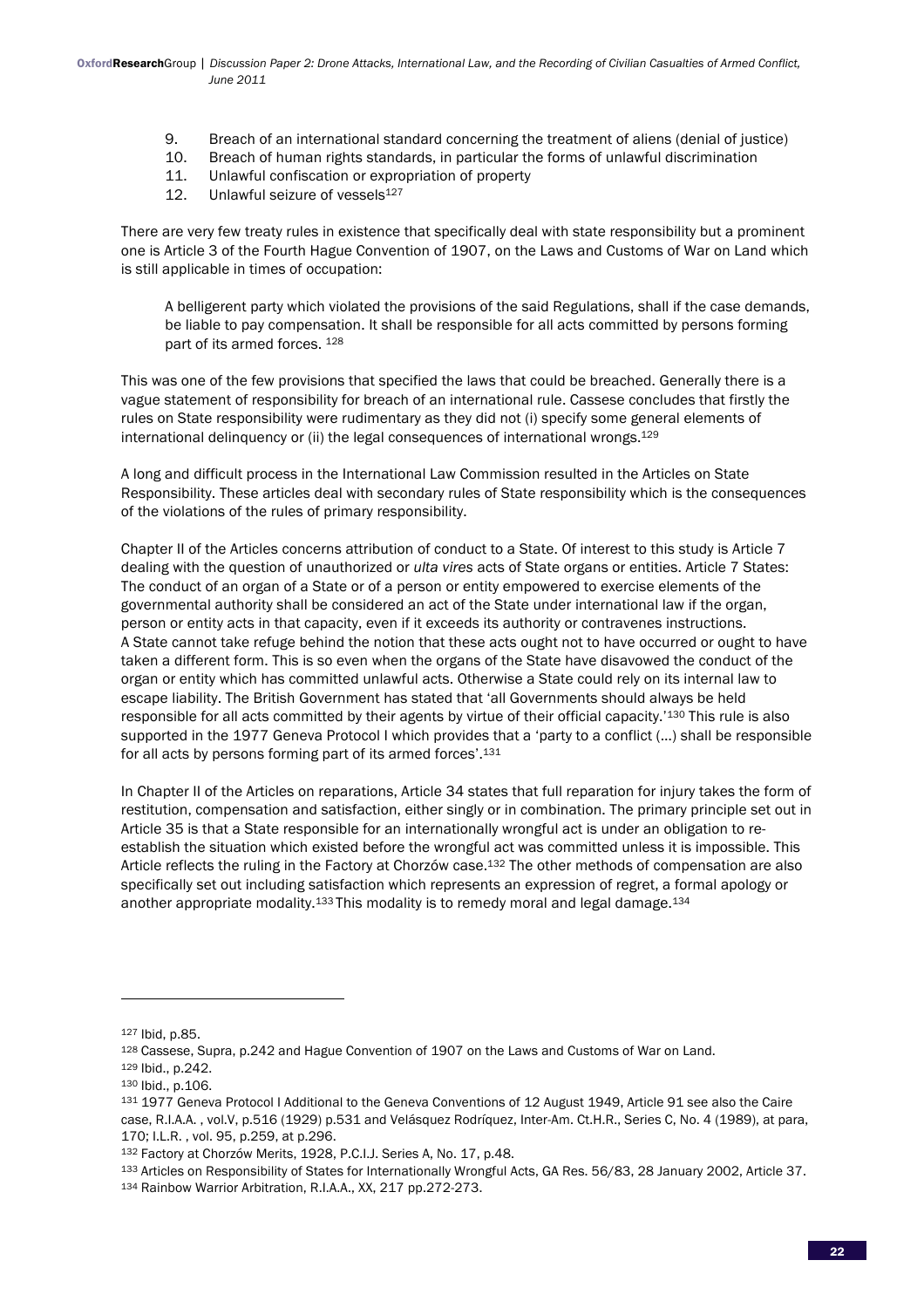The discussion of these rules is important as it is clear that situations described in this discussion paper are the very types of violations of treaty and customary obligations that give rise to claims of State responsibility.

There are three separate states whose international responsibility is considered in this section of the report and there are a number of armed groups that also might shoulder international responsibility for civilian casualties. One of the major complications is the uncertain status of consent in this discussion. If the Pakistani and Yemeni authorities have consented to the presence of drones on their soil then they share in the international responsibility for violations of primary rules of public international law as represented by the rules of international humanitarian and human rights law. For the purposes of this section we shall consider both situations, consensual and non-consensual drone attacks.

# 7.1) THE UNITED STATES

No matter whether the situation is consensual or non-consensual it is clear that the United States is the primary participant in drone attacks. With respect to primary rules of state responsibility, any unlawful killing of a civilian could enable Pakistan or Yemen to bring a claim against the United States for breach of either International Humanitarian Law or International Human Rights Law, or both. However, the primary issue that concerns the Recording of Casualties of Armed Conflict project is the obligation to ensure a civilian casualty recording mechanism. The United States as a participant either as part of the Non-International Armed Conflict or as a participant in a law enforcement action has an obligation to make reparations for the violation of the obligations with respect to civilian casualties as set out in this report.

## 7.2) PAKISTAN

The situation in Pakistan is somewhat more difficult given the governmental protests against drone attacks. If the drone attacks are not consensual then it is the United States that must shoulder the international responsibility. However, in the likely event that Pakistan consented to the drone attacks there is joint responsibility, Pakistan is equally and severally responsible for all of the obligations set out above. Furthermore, Pakistan may have to compensate those families for their complicity in these violations.

# 7.3) YEMEN

It seems more evident that Yemen has consented to drone attacks on their territory which are not yet part of an armed conflict but rather constitute extra-judicial killings. The government of Yemen (whichever government that might be) will be equally and severally responsible for compensating surviving family members of all of the victims of the attacks.

## 7.4) NON-STATE ACTORS

Finally, it has been argued elsewhere, that non-state actors, particularly those in armed groups are responsible to respect the rules and customs of armed conflict. In those situations in Pakistan where some of those being killed are members of an armed group, an argument could be made that those groups are also equally and severally liable for the civilian casualties.<sup>135</sup> In Afghanistan and Pakistan today far more civilian casualties are caused by non-state actors than by international or government forces.

## 8) CONCLUSIONS

An examination of the facts of drone use in Pakistan and Yemen, coupled with an analysis of relevant law yields some very clear conclusions.

<sup>135</sup> L. Moir, op. cit.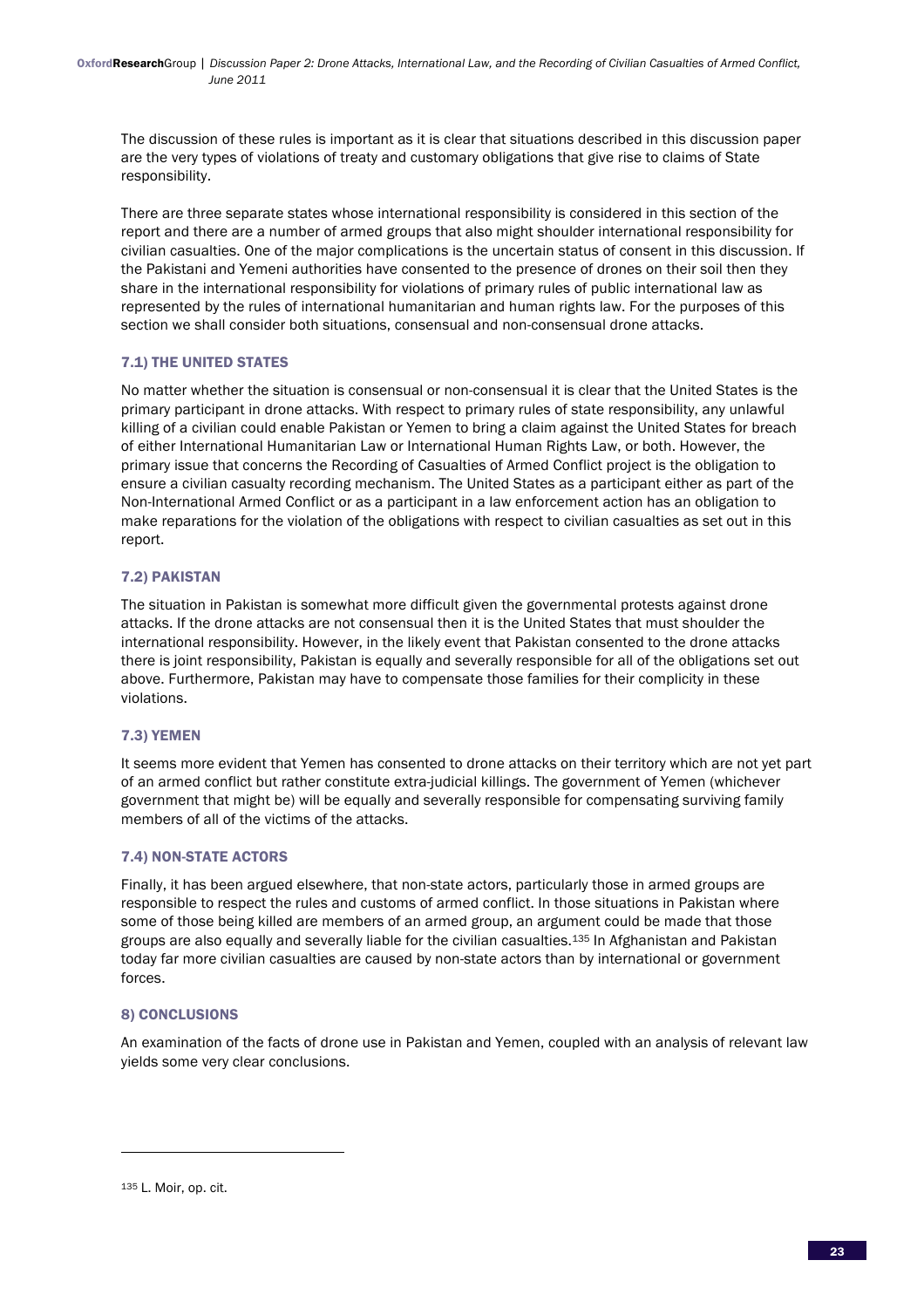- There is a legal requirement to record the casualties that result from drone use, regardless of whether these result from an international conflict, a non-international conflict, or a non-conflict situation.
- Because the status of the victim is so often contested or undetermined at time of attack (and often for substantial post-attack periods), there cannot be separate recording requirements for combatants and civilians – every casualty must be properly identified post-attack.
- The universal right to life which specifies that no-one be "arbitrarily" deprived of his or her life cannot be seen to have been upheld unless the identity of the deceased is established – whether a casualty was the intended target or merely a person in the wrong place at the wrong time is critical.
- Reparations and compensation for possible wrongful killing, injury and other offences also depend on full and proper recording of casualties and their identities.
- The responsibility to properly record casualties is a requirement jointly held by those who launch and control the drones and those who authorise or agree their use. In the present world situation, such requirement is held by the governments of the USA, Pakistan, and Yemen. While legal duties fall upon all the parties mentioned, it is the United States (as the launcher and controller of drones) which has least justification to shirk its responsibilities.
- Non-state actors have a specific but still very real responsibility in this situation, which is to comply with their obligations to record civilian casualties with respect to areas under their control.
- A particular characteristic of drone attacks is that efforts to disinter and identify the remains of the deceased may be daunting, as with any high-explosive attacks on persons. However, this difficulty in no way absolves parties such as those above from their responsibility to identify all the casualties of drone attacks.
- Another characteristic of drone attacks is that as isolated strikes, rather than part of raging battles, there is no need to delay until the cessation of hostilities before taking measures to search for, collect and evacuate the dead.

The implications of these findings go well beyond the particularities of these weapons, these countries, and these specific uses. The legal obligations enshrined as they are in International Humanitarian Law, International Human Rights Law, and domestic law, are binding on all parties at all times in relation to any form of violent killing or injury by any party.

States, individually and collectively, need to plan how to work towards conformance with these substantial bodies of law. Members of civil society, particularly those that seek the welfare of the victims of conflict, have a new opportunity to press states towards fulfilling their obligations under law. This is not asking for the impossible. The case of Osama Bin Laden suggests the lengths to which states will go to confirm their targets when they believe this to be in their own interest. Had the political stakes in avoiding mistaken or disputed identity not been so high, Bin Laden (and whoever else was in his home) would almost certainly have been typical candidates for a drone attack.

# 9) RECOMMENDATIONS FOR IMMEDIATE ACTION

Here follow a set of detailed recommendations for the United States, Pakistan, and Yemen, addressing the current situation in Pakistan and Yemen, where the issue of drone strikes by the United States and the recording of their casualties is of real and practical urgency. As outlined above, while legal duties fall upon all the parties mentioned it is the United States that has the major and most immediate responsibility.

- All possible measures must be taken to search for, collect and evacuate the dead resulting from drone attacks.
- Bodies must be identified and the cause of death determined before burial.
- The dead must be buried according to the rites of the religion to which they belonged.
- Burial should be in individual, not mass, graves.
- All of the graves of the casualties of drone attacks must be recorded, particularly in the event that further investigation is required.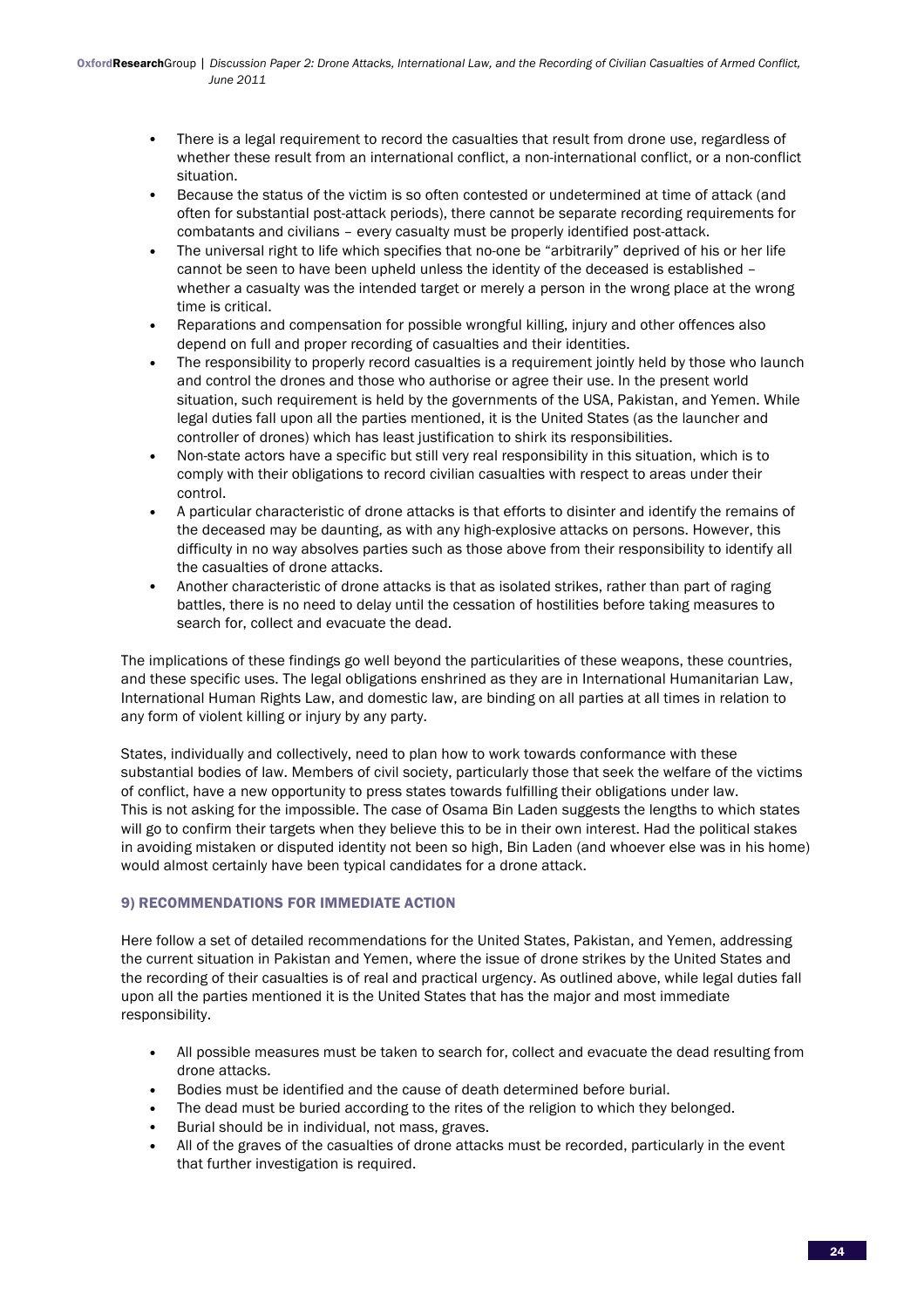- All civilian casualties in areas not part of the International Armed Conflict in Afghanistan should be investigated as extra-judicial killings.
- A wide-ranging discussion involving state and non-state actors is urgently required to rectify the current shortcomings in the international regime and work towards an environment when no casualty of conflict goes unrecorded.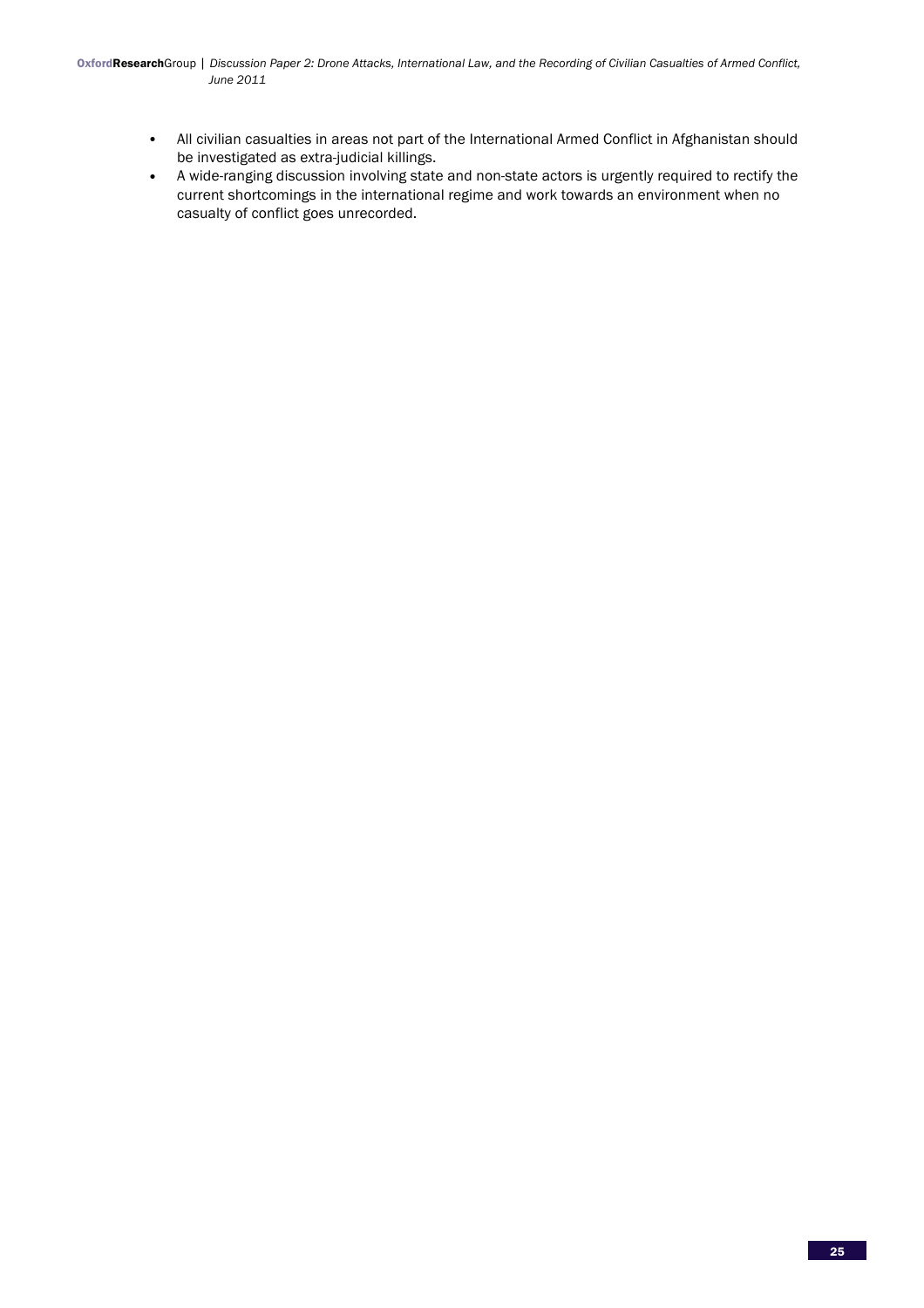## 10) APPENDIX 1: SCHEMATIC DIAGRAM

The following schematic diagram sets out comprehensively the various components of the legal obligation imposed on states following civilian casualties that result from armed conflict either international or Non-International Armed Conflict. This includes both treaty and customary law obligations, the obligations found by the ICRC Study forming the basis for the structure of the diagram.

| 1. Search for and Collection of the Dead |                                                                                                                                                                                                                                                               |                                                                                                                                                                                                                                                                                                                                                                                                                                                                                                                                                                                                                                                                                                                                                                                |  |  |
|------------------------------------------|---------------------------------------------------------------------------------------------------------------------------------------------------------------------------------------------------------------------------------------------------------------|--------------------------------------------------------------------------------------------------------------------------------------------------------------------------------------------------------------------------------------------------------------------------------------------------------------------------------------------------------------------------------------------------------------------------------------------------------------------------------------------------------------------------------------------------------------------------------------------------------------------------------------------------------------------------------------------------------------------------------------------------------------------------------|--|--|
|                                          | <b>International Humanitarian Law</b>                                                                                                                                                                                                                         | <b>International Human Rights</b>                                                                                                                                                                                                                                                                                                                                                                                                                                                                                                                                                                                                                                                                                                                                              |  |  |
|                                          |                                                                                                                                                                                                                                                               | Law                                                                                                                                                                                                                                                                                                                                                                                                                                                                                                                                                                                                                                                                                                                                                                            |  |  |
| (a) Search for Missing                   | <b>Article 33 Additional Protocol I</b>                                                                                                                                                                                                                       | The Right to Recognition before                                                                                                                                                                                                                                                                                                                                                                                                                                                                                                                                                                                                                                                                                                                                                |  |  |
| <b>Persons</b>                           | (hereafter AP I) includes the<br>obligation as soon as<br>circumstances permit and at the<br>latest from the end of active<br>hostilities, each party to the<br>conflict shall search for parties<br>that have been reported missing<br>by the adverse party. | the Law: Universal Declaration<br>of Human Rights (hereafter<br>UDHR), Article 6 & Article 15 (1);<br>International Covenant on Civil<br>and Political Rights (hereafter<br>ICCPR), Part III, Article 16.<br>The Right to Liberty and<br>Security of Person: ICCPR, Part<br>III, Article 9 (1).<br>The Right to Life: UDHR, Article<br>3; European Convention of<br>Human Rights (hereafter ECHR),<br>Article 2; ICCPR, Part III, Article 6.<br>Includes the procedural<br>obligation of the state to<br>investigate causes of death, to<br>determine 'intentional' or<br>'arbitrary' nature of death:<br>ICCPR, Part II, Article 2 (3); Article<br>2, ECHR, supported by European<br>Court of Human Rights (hereafter<br>ECtHR) case law (see Varnava &<br>Others v. Russia). |  |  |
| (b) Search for and                       | Article 16 2 <sup>nd</sup> paragraph GC IV                                                                                                                                                                                                                    | Part of the state's obligation to                                                                                                                                                                                                                                                                                                                                                                                                                                                                                                                                                                                                                                                                                                                                              |  |  |
| collection of the dead                   | As far as military considerations                                                                                                                                                                                                                             | investigate the fate of missing                                                                                                                                                                                                                                                                                                                                                                                                                                                                                                                                                                                                                                                                                                                                                |  |  |
|                                          | allow, each Party to the Conflict                                                                                                                                                                                                                             | persons: The Right to                                                                                                                                                                                                                                                                                                                                                                                                                                                                                                                                                                                                                                                                                                                                                          |  |  |
|                                          | shall facilitate the steps taken to                                                                                                                                                                                                                           | Recognition before the Law, the                                                                                                                                                                                                                                                                                                                                                                                                                                                                                                                                                                                                                                                                                                                                                |  |  |
|                                          | search for the killed.                                                                                                                                                                                                                                        | <b>Right to Liberty and Security of</b>                                                                                                                                                                                                                                                                                                                                                                                                                                                                                                                                                                                                                                                                                                                                        |  |  |
|                                          | Article 33 (4) AP I and Article 8<br>AP II - all possible measures to                                                                                                                                                                                         | the Person, the Right to Life (as<br>above).                                                                                                                                                                                                                                                                                                                                                                                                                                                                                                                                                                                                                                                                                                                                   |  |  |
|                                          | search for the dead.                                                                                                                                                                                                                                          |                                                                                                                                                                                                                                                                                                                                                                                                                                                                                                                                                                                                                                                                                                                                                                                |  |  |
| (c) Provision of Information             | Article 33 AP I                                                                                                                                                                                                                                               | The state must account for                                                                                                                                                                                                                                                                                                                                                                                                                                                                                                                                                                                                                                                                                                                                                     |  |  |
| on Missing Persons                       | Each party shall record the                                                                                                                                                                                                                                   | missing persons. Necessary to                                                                                                                                                                                                                                                                                                                                                                                                                                                                                                                                                                                                                                                                                                                                                  |  |  |
|                                          | information with respect to                                                                                                                                                                                                                                   | ensure the protection of the                                                                                                                                                                                                                                                                                                                                                                                                                                                                                                                                                                                                                                                                                                                                                   |  |  |
|                                          | persons that have died in                                                                                                                                                                                                                                     | <b>Right to Recognition before the</b>                                                                                                                                                                                                                                                                                                                                                                                                                                                                                                                                                                                                                                                                                                                                         |  |  |
|                                          | detention and to the full extent                                                                                                                                                                                                                              | Law, the Right to Liberty and                                                                                                                                                                                                                                                                                                                                                                                                                                                                                                                                                                                                                                                                                                                                                  |  |  |
|                                          | possible record information of                                                                                                                                                                                                                                | Security of the Person, the                                                                                                                                                                                                                                                                                                                                                                                                                                                                                                                                                                                                                                                                                                                                                    |  |  |
|                                          | persons that have died as a<br>result of hostilities or                                                                                                                                                                                                       | Right to Life (as above).<br>The family of the missing have                                                                                                                                                                                                                                                                                                                                                                                                                                                                                                                                                                                                                                                                                                                    |  |  |
|                                          | occupation.                                                                                                                                                                                                                                                   | the right to be free from the                                                                                                                                                                                                                                                                                                                                                                                                                                                                                                                                                                                                                                                                                                                                                  |  |  |
|                                          | <b>Article 136 Geneva Convention</b>                                                                                                                                                                                                                          | agony of uncertainty regarding                                                                                                                                                                                                                                                                                                                                                                                                                                                                                                                                                                                                                                                                                                                                                 |  |  |
|                                          | IV (hereafter GC IV) -each party                                                                                                                                                                                                                              | the fate of their family members.                                                                                                                                                                                                                                                                                                                                                                                                                                                                                                                                                                                                                                                                                                                                              |  |  |
|                                          | to the Conflict shall establish an                                                                                                                                                                                                                            | The Right to be Free from                                                                                                                                                                                                                                                                                                                                                                                                                                                                                                                                                                                                                                                                                                                                                      |  |  |
|                                          | <b>Official Information Bureau</b>                                                                                                                                                                                                                            | Torture: UDHR, Article 5; ECHR,                                                                                                                                                                                                                                                                                                                                                                                                                                                                                                                                                                                                                                                                                                                                                |  |  |
|                                          | responsible for transmitting                                                                                                                                                                                                                                  | Article 3, supported by ECtHR                                                                                                                                                                                                                                                                                                                                                                                                                                                                                                                                                                                                                                                                                                                                                  |  |  |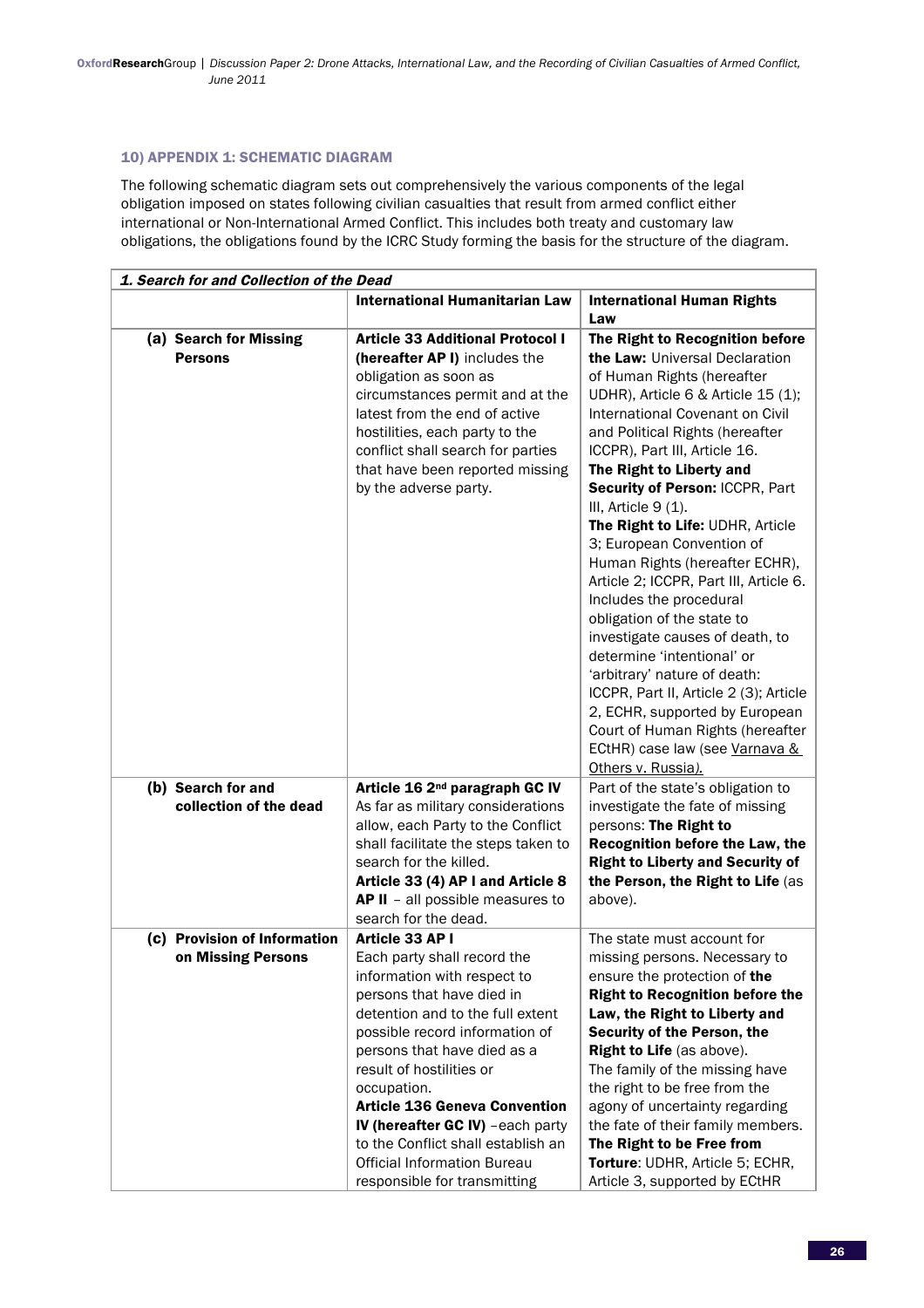|                                                                                            | information with respect of the<br>POW's and protected persons<br>who are in its power.                                                                                                                                                                | case law (see Cyprus v. Turkey);<br>ICCPR, Part III, Article 7;<br><b>Convention Against Torture</b><br>(hereafter CAT), Article 2 & 14.<br>The state must provide such<br>information where available, and<br>otherwise undertake an<br>investigation.                                                                                                                              |
|--------------------------------------------------------------------------------------------|--------------------------------------------------------------------------------------------------------------------------------------------------------------------------------------------------------------------------------------------------------|--------------------------------------------------------------------------------------------------------------------------------------------------------------------------------------------------------------------------------------------------------------------------------------------------------------------------------------------------------------------------------------|
| (d) International                                                                          | Article 140 GC IV - a Central                                                                                                                                                                                                                          | UN Charter, Article 55: Member                                                                                                                                                                                                                                                                                                                                                       |
| <b>Cooperation to Account</b>                                                              | Information Agency shall be                                                                                                                                                                                                                            | <b>States have Pledged to</b>                                                                                                                                                                                                                                                                                                                                                        |
| for Missing Persons                                                                        | created in a neutral country for<br>the purpose of collecting all<br>information it may obtain<br>respecting internees.                                                                                                                                | <b>Cooperate</b> in order to achieve its<br>purposes, including universal<br>respect for, and observance of,<br>human rights and fundamental<br>freedoms. To include the Right<br>to Recognition before the Law,<br>the Right to Liberty and<br>Security of the Person, the<br><b>Right to Life, and The Right to</b><br>be Free from Torture.                                       |
| (e) Right of the Families to                                                               | Article 26 GC IV - Each party to                                                                                                                                                                                                                       | <b>Recognition of the Importance</b>                                                                                                                                                                                                                                                                                                                                                 |
| Know the Fate of their                                                                     | the conflict shall facilitate                                                                                                                                                                                                                          | of the Family Unit: UDHR, Article                                                                                                                                                                                                                                                                                                                                                    |
| <b>Relatives</b>                                                                           | inquiries by members of families<br>with respect to other family<br>members.<br>Article 32 AP I -<br>implementation of the sections<br>with respect to missing or dead<br>prompted by the right of families<br>to know the fate of their<br>relatives. | 12 & Article 16 (3); ECHR, Article<br>8; ICCPR, Article 17 & 23;<br>International Convention on<br>Economic Social and Cultural<br>Rights (hereafter ICESCR),<br>Preamble & Article 10.<br>The Right to be Free from<br>Torture (as above).<br>The Right to Freedom of<br><b>Information: UDHR, Article 19.</b><br>The Right to Effective Remedy<br>for Violations: UDHR, Article 8. |
| Customary International Law Rule: Whenever circumstances permit, and particularly after an |                                                                                                                                                                                                                                                        |                                                                                                                                                                                                                                                                                                                                                                                      |
|                                                                                            |                                                                                                                                                                                                                                                        |                                                                                                                                                                                                                                                                                                                                                                                      |

*search for, collect and evacuate the dead without adverse distinction. (Rule 112)*

| 2. Treatment of the Dead                 |                                                                                                                                                                                                                                                              |                                                                                                                                                                                                                                                                                                                                                      |
|------------------------------------------|--------------------------------------------------------------------------------------------------------------------------------------------------------------------------------------------------------------------------------------------------------------|------------------------------------------------------------------------------------------------------------------------------------------------------------------------------------------------------------------------------------------------------------------------------------------------------------------------------------------------------|
|                                          | International Humanitarian Law                                                                                                                                                                                                                               | International Human Rights<br>Law                                                                                                                                                                                                                                                                                                                    |
| <b>Respect for the Dead</b><br>$\bullet$ | Article 16 2 <sup>nd</sup> paragraph GC IV<br>- protection of those killed<br>against ill-treatment<br>Article 34(1) AP I - remains of<br>persons killed shall be<br>respected.<br>Article 4 AP II - prohibition<br>against outrages on personal<br>disgnity | <b>Inherent Dignity of the Human</b><br><b>Person: UDHR, Preamble:</b><br>ICESCR, Preamble; ICCPR,<br>Preamble: CAT, Preamble: ECHR<br>based on UDHR's fundamental<br>principles.<br><b>Committing Outrages against</b><br><b>Personal Dignity</b> is a war crime<br>under the Statute of the ICC.<br>Articles $8(2)(b)(xxi)$ and<br>$8(2)(c)(ii)$ . |
| <b>Protection of the Dead</b>            | Article 16 2 <sup>nd</sup> paragraph GC IV<br>- protection against despoliation                                                                                                                                                                              | <b>Inherent Dignity of the Human</b><br>Person, see above.                                                                                                                                                                                                                                                                                           |
| from Despoliation                        | Article 4 AP II - prohibition<br>against pillage of dead persons                                                                                                                                                                                             | The Right to be Free from<br><b>Torture.</b> See in particular Akkum                                                                                                                                                                                                                                                                                 |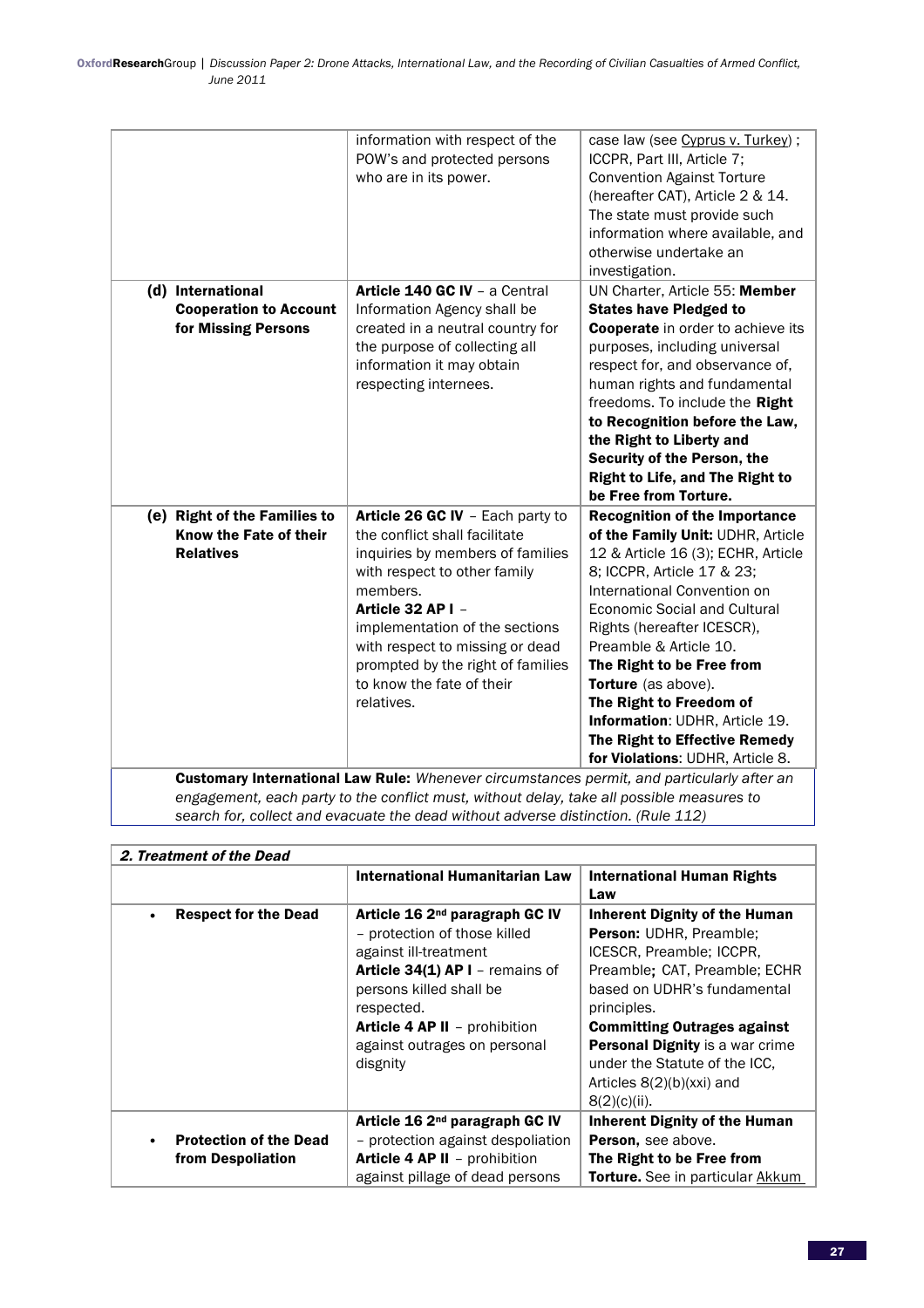|                                                                                              | <b>Article 8 AP II - prevention of</b> | & Others V. Turkey. The anguish    |
|----------------------------------------------------------------------------------------------|----------------------------------------|------------------------------------|
|                                                                                              | dead from being despoiled.             | caused to the applicant as a       |
|                                                                                              |                                        | result of the mutilation of the    |
|                                                                                              |                                        | body of his son was held to        |
|                                                                                              |                                        | amount to degrading treatment      |
|                                                                                              |                                        | contrary to Article 3, ECHR.       |
|                                                                                              |                                        | <b>Committing Outrages against</b> |
|                                                                                              |                                        | Personal Dignity is a violation of |
|                                                                                              |                                        | IHRL (see above).                  |
| Customary International Law Rule: Each party to the conflict must take all possible measures |                                        |                                    |

Customary International Law Rule: *Each party to the conflict must take all possible measures to prevent the dead from being despoiled. Mutilation of dead bodies is prohibited. (Rule 113)*

| 3. Return of the Remains and Personal Effects of the Dead                                         |                                                                                                                                                                                                                                                                         |                                                                                                                                                                                                                                                                                                                                                                                                                                                           |
|---------------------------------------------------------------------------------------------------|-------------------------------------------------------------------------------------------------------------------------------------------------------------------------------------------------------------------------------------------------------------------------|-----------------------------------------------------------------------------------------------------------------------------------------------------------------------------------------------------------------------------------------------------------------------------------------------------------------------------------------------------------------------------------------------------------------------------------------------------------|
|                                                                                                   | International Humanitarian Law                                                                                                                                                                                                                                          | <b>International Human Rights</b><br>Law                                                                                                                                                                                                                                                                                                                                                                                                                  |
| (a) Return of Remains                                                                             | Article 130 2 <sup>nd</sup> paragraph GC IV<br>- ashes of deceased detainees<br>returned to next of kin<br>Article 34 AP I - remains of<br>persons who have died as a<br>result of hostilities or occupation<br>to be returned to next of kin or<br>maintain gravesites | <b>Inherent Dignity of the Human</b><br>Person, see above.<br><b>Recognition of the Importance</b><br>of the Family Unit, see above.                                                                                                                                                                                                                                                                                                                      |
| (b) Return of Personal<br><b>Effects</b>                                                          | Article 139 GC IV - return of<br>valuables of internees<br><b>Article 34 (2) (c) AP I</b> - adverse<br>parties conclude agreements for<br>to facilitate return of personal<br>effects of the dead                                                                       | The Right to Own Property and<br>Not to be Arbitrarily Deprived of<br><b>One's Property: UDHR, Article</b><br>17. This right extends to the<br>property and inheritance rights<br>of heirs, where the individual is<br>missing or dead. The state is<br>obliged to return property to the<br>family of the deceased.<br>Articles of sentimental value<br>may fall within the obligation to<br>ensure Recognition of the<br>Importance of the Family Unit. |
| <b>Customary International Law Rule:</b> Parties to the conflict must endeavour to facilitate the |                                                                                                                                                                                                                                                                         |                                                                                                                                                                                                                                                                                                                                                                                                                                                           |

*return of the remains of the deceased upon request of the party to which they belong or upon the request of their next of kin. They must return their personal effects to them. (Rule 114)* 

| 4. Disposal of the Dead with Dignity |                                     |                                      |
|--------------------------------------|-------------------------------------|--------------------------------------|
|                                      | International Humanitarian Law      | <b>International Human Rights</b>    |
|                                      |                                     | Law                                  |
| <b>Respect for the</b><br>(a)        | Article 130 1st paragraph GC IV     | The Right to Freedom of              |
| <b>Religious Beliefs of the</b>      | - burial if possible according to   | <b>Religion: UDHR, Article 18;</b>   |
| Dead                                 | the rites of religion to which they | ICCPR, Article 18; ECHR, Article     |
|                                      | belonged.                           | 9.                                   |
|                                      |                                     | <b>Inherent Dignity of the Human</b> |
|                                      |                                     | Person, see above.                   |
|                                      |                                     | The state must dispose of the        |
|                                      |                                     | body in accordance with the          |
|                                      |                                     | wishes of the dead, where            |
|                                      |                                     | known.                               |
|                                      |                                     | Refusal of a proper burial as        |
|                                      |                                     | <b>Committing Outrages Against</b>   |
|                                      |                                     | <b>Personal Dignity.</b>             |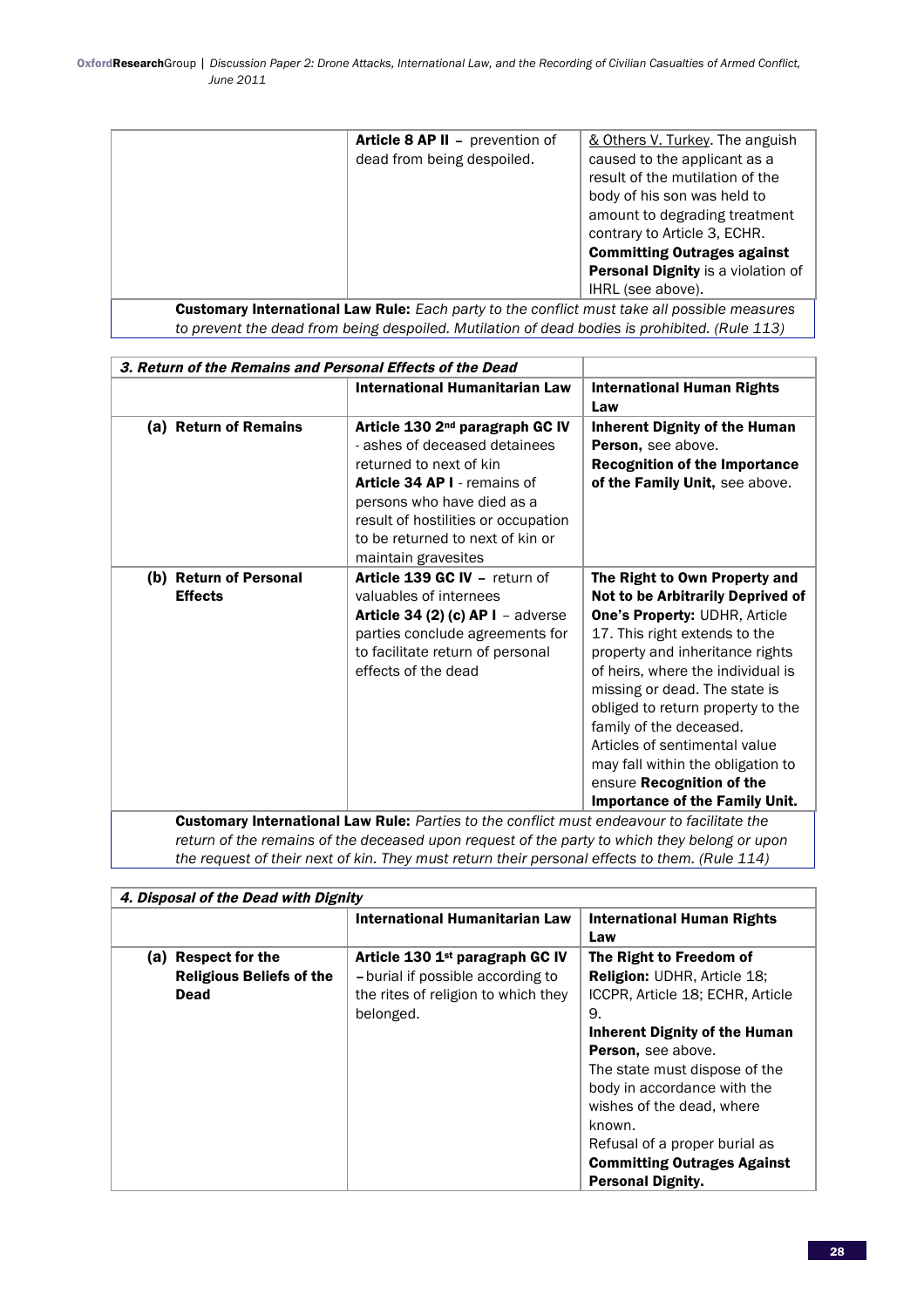| (b) Cremation of the Dead                           | Article 130 2 <sup>nd</sup> paragraph GC IV<br>- cremation only for imperative<br>reasons of hygiene or for<br>motives based on the religion of<br>the deceased and the reasons<br>shall be set out in detail in the<br>death certificate. | The Right to Freedom of<br>Religion.<br>The Inherent dignity of the<br><b>Human Person.</b><br>Also, Recognition of the<br><b>Importance of the Family Unit</b><br>would suggest that families<br>ought to be able to mourn in<br>accordance with their wishes and<br>religious beliefs.<br>States must avoid <b>Committing</b><br><b>Outrages Against Personal</b><br>Dignity. |
|-----------------------------------------------------|--------------------------------------------------------------------------------------------------------------------------------------------------------------------------------------------------------------------------------------------|---------------------------------------------------------------------------------------------------------------------------------------------------------------------------------------------------------------------------------------------------------------------------------------------------------------------------------------------------------------------------------|
| (c) Burial in Individual<br><b>Graves</b>           | Article 130 2 <sup>nd</sup> paragraph GC IV<br>- deceased detainees in<br>individual graves unless<br>unavoidable circumstances<br>require the use of collective<br>graves                                                                 | The Right to Freedom of<br><b>Religion.</b><br>The Inherent dignity of the<br><b>Human Person.</b><br><b>Recognition of the importance</b><br>of the family unit.<br><b>To avoid Committing Outrages</b><br><b>Against Personal Dignity.</b>                                                                                                                                    |
| (d) Respect for and<br><b>Maintenance of Graves</b> | Article 130 1st paragraph GC IV<br>- graves shall be respected and<br>properly maintained.<br>Article 34 AP I - as soon as<br>possible agreements to be<br>concluded to maintain the<br>gravesites permanently.                            | The Right to Freedom of<br>Religion.<br>The Inherent dignity of the<br><b>Human Person.</b><br><b>Recognition of the importance</b><br>of the family unit.                                                                                                                                                                                                                      |
|                                                     | <b>Customary International Law Rule:</b> The dead must be disposed of in a respectful manner and                                                                                                                                           |                                                                                                                                                                                                                                                                                                                                                                                 |

*their graves respected and properly maintained. (Rule 115)*

| 5. Accounting for the Dead                                 |                                                                                                                                                                                                                                                                                                                                                                                                                                                                                                                                                              |                                                                                                                                                                                                                                                                                                                                                                       |
|------------------------------------------------------------|--------------------------------------------------------------------------------------------------------------------------------------------------------------------------------------------------------------------------------------------------------------------------------------------------------------------------------------------------------------------------------------------------------------------------------------------------------------------------------------------------------------------------------------------------------------|-----------------------------------------------------------------------------------------------------------------------------------------------------------------------------------------------------------------------------------------------------------------------------------------------------------------------------------------------------------------------|
|                                                            | <b>International Humanitarian</b><br>Law                                                                                                                                                                                                                                                                                                                                                                                                                                                                                                                     | <b>International Human Rights</b><br>Law                                                                                                                                                                                                                                                                                                                              |
| (a) Identification to the<br><b>Dead prior to Disposal</b> | Article 129 2 <sup>nd</sup> paragraph GC<br><b>IV</b> - deaths of internees shall<br>be certified by a doctor and a<br>death certificate showing the<br>cause of death<br>Article 33 (2) AP $I$ - each<br>party record information on<br>those who have died during<br>period of detention and carry<br>out the search for and<br>recording of information<br>concerning persons who died<br>in other circumstances as a<br>result of hostilities or<br>occupation and agree on<br>arrangements for teams to<br>identify the dead from<br>battlefield areas. | <b>Right to Recognition before</b><br>the Law, the Right to Liberty<br>and Security of the Person,<br>3the Right to Life. The missing<br>and the deceased must be<br>accounted for by the state in<br>accordance with these rights,<br>and also to prevent violations<br>of the Right to be Free from<br>Torture of the family members<br>of the missing or deceased. |
| (b) Recording of the<br><b>Location of the Graves</b>      | Article 130 3rd paragraph GC<br>IV - lists showing the exact<br>location and marking of graves                                                                                                                                                                                                                                                                                                                                                                                                                                                               | Accountability extends to the<br>proper burial and recording of<br>the details of the place of                                                                                                                                                                                                                                                                        |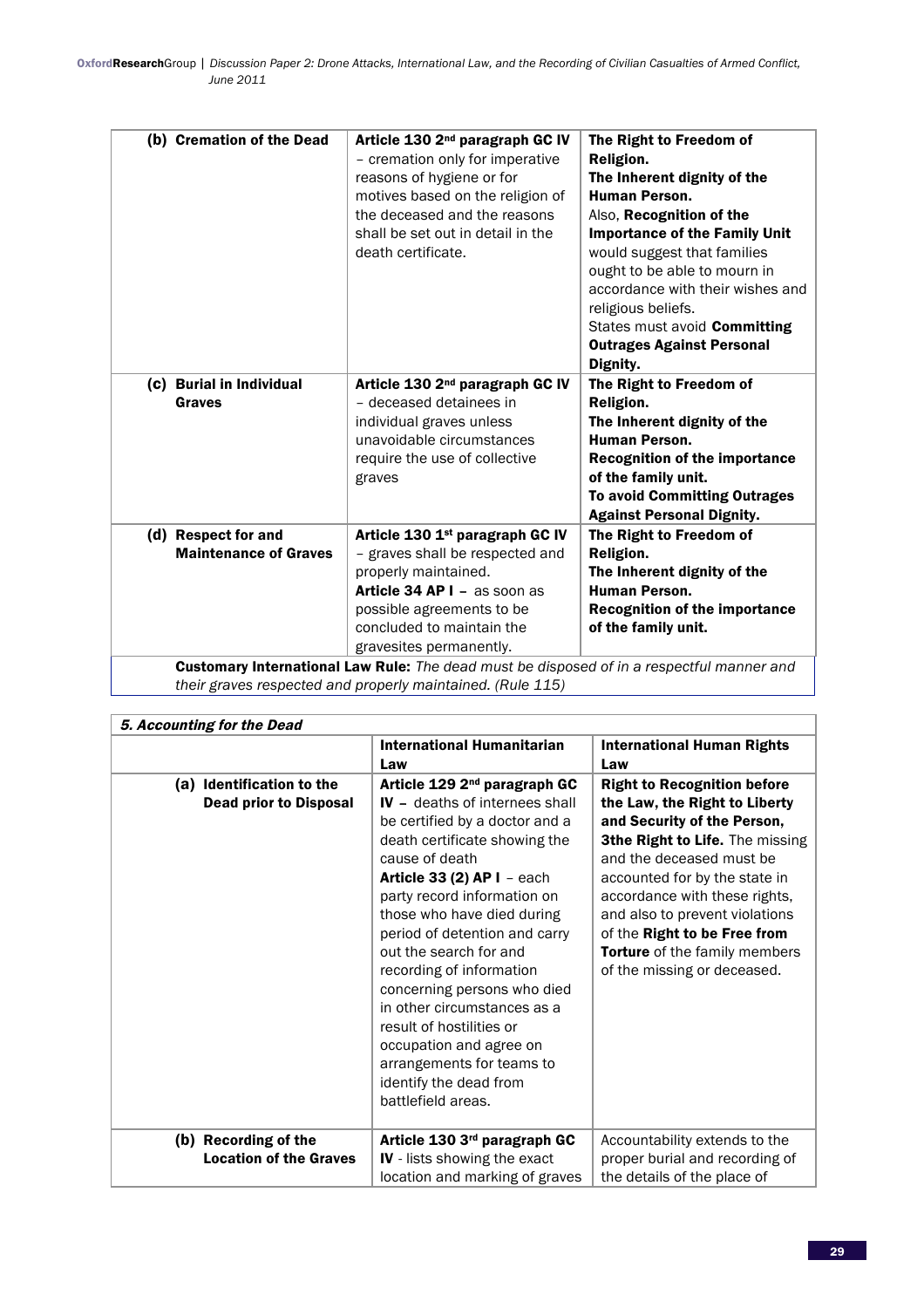|                                                                                                       | together with particulars of the<br>dead interred therein shall be<br>made by the Graves<br>Registration Service lists to be<br>forwarded to the Power on<br>whom the deceased<br>depended. | burial. Right to Recognition<br>before the Law, the Right to<br><b>Liberty and Security of the</b><br>Person, the Right to Life.<br>Providing details of the place of<br>burial supports the<br><b>Recognition of the</b><br>importance of the family unit.<br><b>Avoids Committing Outrages</b><br><b>Against Personal Dignity.</b> |
|-------------------------------------------------------------------------------------------------------|---------------------------------------------------------------------------------------------------------------------------------------------------------------------------------------------|--------------------------------------------------------------------------------------------------------------------------------------------------------------------------------------------------------------------------------------------------------------------------------------------------------------------------------------|
| (c) Marking of Graves and                                                                             | Article 130 1st paragraph GC                                                                                                                                                                | Providing access to and full                                                                                                                                                                                                                                                                                                         |
| <b>Access to Gravesites</b>                                                                           | IV - graves must be marked                                                                                                                                                                  | details of the place of burial                                                                                                                                                                                                                                                                                                       |
|                                                                                                       | so that they can easily be                                                                                                                                                                  | supports the <b>Recognition of</b>                                                                                                                                                                                                                                                                                                   |
|                                                                                                       | found.                                                                                                                                                                                      | the importance of the family                                                                                                                                                                                                                                                                                                         |
|                                                                                                       | <b>Article 34 AP I - facilitate</b>                                                                                                                                                         | unit and avoids Committing                                                                                                                                                                                                                                                                                                           |
|                                                                                                       | access to gravesite by relatives                                                                                                                                                            | <b>Outrages Against Personal</b>                                                                                                                                                                                                                                                                                                     |
|                                                                                                       | of the deceased.                                                                                                                                                                            | Dignity.                                                                                                                                                                                                                                                                                                                             |
| <b>Customary International Law Rule:</b> With a view to the identification of the dead, each party to |                                                                                                                                                                                             |                                                                                                                                                                                                                                                                                                                                      |
|                                                                                                       |                                                                                                                                                                                             |                                                                                                                                                                                                                                                                                                                                      |

*the conflict must record all available information prior to disposal and mark the location of the graves. (Rule 116)* 

| 6. Identification of the Dead after Disposal                                                                                                                   |                                                                                                                                                                                                                                                                                                     |  |
|----------------------------------------------------------------------------------------------------------------------------------------------------------------|-----------------------------------------------------------------------------------------------------------------------------------------------------------------------------------------------------------------------------------------------------------------------------------------------------|--|
| International Humanitarian Law                                                                                                                                 | International Human Rights Law                                                                                                                                                                                                                                                                      |  |
| <b>Article 34 (4) AP I</b> – exhumation is allowed only<br>where it is a matter of overriding public necessity,<br>including cases of investigative necessity. | The Right to Life. Procedural element includes<br>that states must investigate cause of death.<br>Supported by ECtHR case law. (See Cyprus v.<br>Turkey)<br>The Right to be Free from Torture.<br>Identification of the deceased is necessary end<br>the 'agony' endured by the family due to state |  |
|                                                                                                                                                                | failure to provide information. (See Cyprus v.<br>Turkey)                                                                                                                                                                                                                                           |  |
| <b>Customary International Law Rule:</b> With a view to the identification of the dead, each party to                                                          |                                                                                                                                                                                                                                                                                                     |  |

*the conflict must record all available information prior to disposal and mark the location of the graves. (Rule 116)*

| 7. Information Concerning the Dead (Death Certificate)                                                                                                                                                                                                                                                                                                                                                                            |                                                                                                                         |  |
|-----------------------------------------------------------------------------------------------------------------------------------------------------------------------------------------------------------------------------------------------------------------------------------------------------------------------------------------------------------------------------------------------------------------------------------|-------------------------------------------------------------------------------------------------------------------------|--|
| <b>International Humanitarian Law</b>                                                                                                                                                                                                                                                                                                                                                                                             | International Human Rights Law                                                                                          |  |
| <b>Article 130 GC IV</b> – provides for the establishment of<br>an Official Graves Registration Service.<br>Article 33 AP I - parties shall record the information<br>specified in Article 138 of the Fourth Geneva<br>Convention with respect to persons who died in<br>detention and for those who died in other<br>circumstances as a result of hostilities or occupation<br>record information and search for the casualties. | The Right to Recognition before the Law<br>necessarily includes the right to have one's<br>death officially recognised. |  |
| <b>Customary International Law Pule:</b> With a view to the identification of the dead each narty to                                                                                                                                                                                                                                                                                                                              |                                                                                                                         |  |

Customary International Law Rule: *With a view to the identification of the dead, each party to the conflict must record all available information prior to disposal and mark the location of the graves. (Rule 116)*